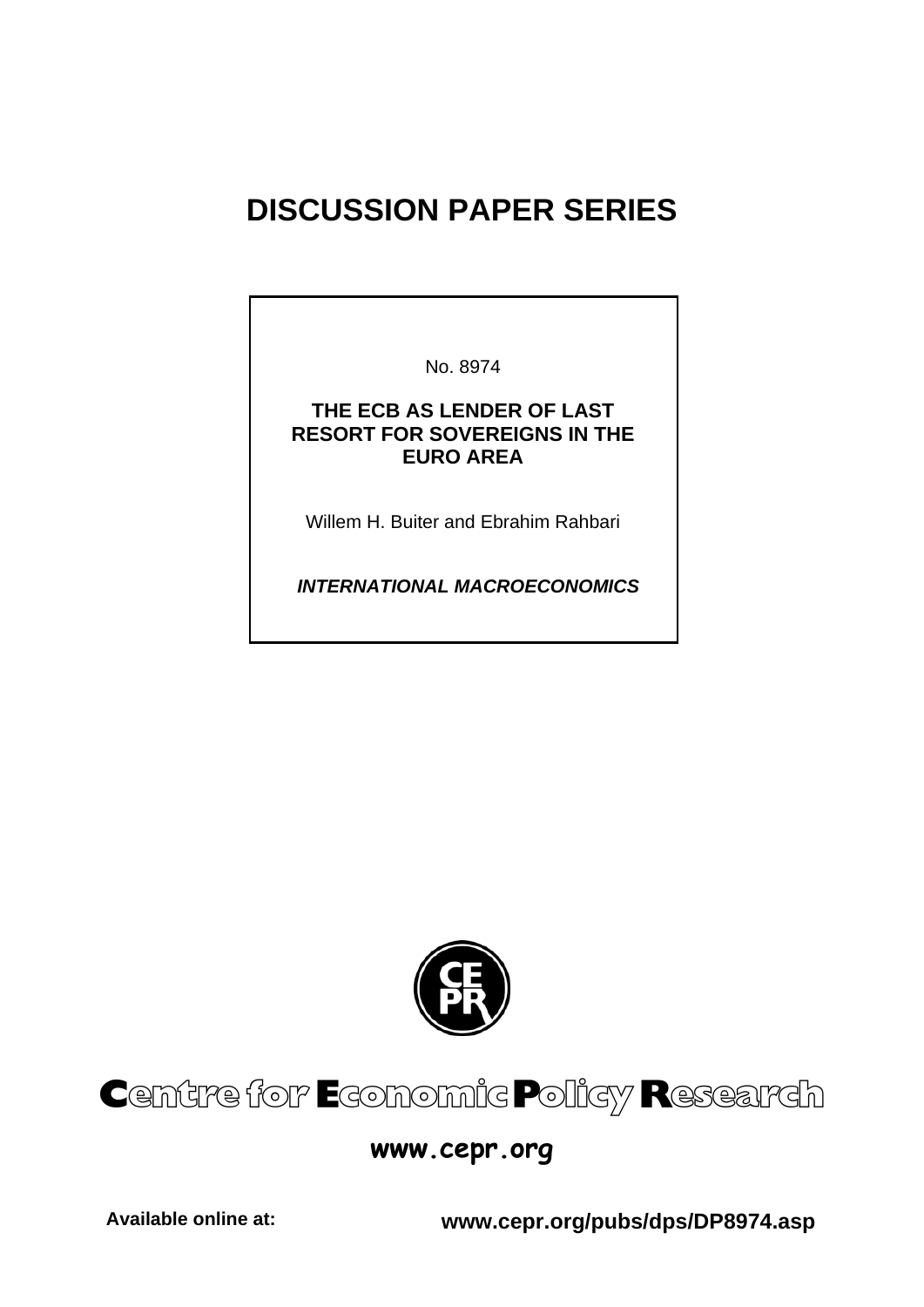## **THE ECB AS LENDER OF LAST RESORT FOR SOVEREIGNS IN THE EURO AREA**

### **Willem H. Buiter,** Citigroup and CEPR **Ebrahim Rahbari,** Citigroup

Discussion Paper No. 8974 May 2012

Centre for Economic Policy Research 77 Bastwick Street, London EC1V 3PZ, UK Tel: (44 20) 7183 8801, Fax: (44 20) 7183 8820 Email: cepr@cepr.org, Website: www.cepr.org

This Discussion Paper is issued under the auspices of the Centre's research programme in **INTERNATIONAL MACROECONOMICS**. Any opinions expressed here are those of the author(s) and not those of the Centre for Economic Policy Research. Research disseminated by CEPR may include views on policy, but the Centre itself takes no institutional policy positions.

The Centre for Economic Policy Research was established in 1983 as an educational charity, to promote independent analysis and public discussion of open economies and the relations among them. It is pluralist and nonpartisan, bringing economic research to bear on the analysis of medium- and long-run policy questions.

These Discussion Papers often represent preliminary or incomplete work, circulated to encourage discussion and comment. Citation and use of such a paper should take account of its provisional character.

Copyright: Willem H. Buiter and Ebrahim Rahbari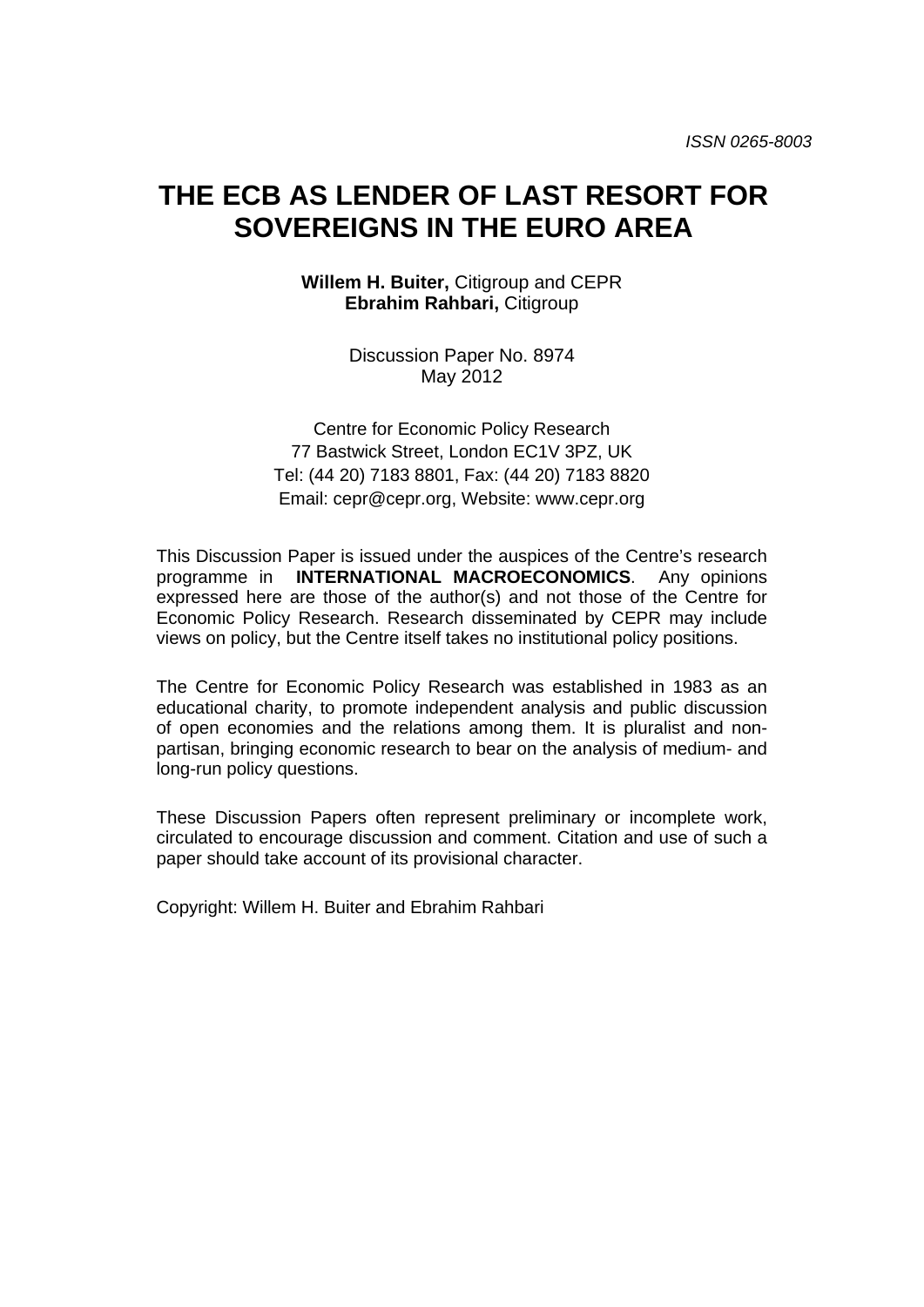CEPR Discussion Paper No. 8974

May 2012

## **ABSTRACT**

The ECB as Lender of Last Resort for Sovereigns in the Euro Area\*

The paper establishes that sovereigns, like banks, need a lender of last resort (LoLR). In the euro area the ECB, with its estimated  $\epsilon$ 3.4 trillion noninflationary loss absorption capacity, is the only credible sovereign LoLR. The ECB/Eurosystem has been acting as sovereign LoLR through its SMP purchases of periphery sovereign debt in the secondary markets. It has also contributed, through the deeply subsidised bank funding it provided through the 3-year LTROs, half of a mechanism to purchase periphery sovereign debt in the primary issue markets. The other half has been financial repression requiring banks in Italy and Spain to purchase more of their own government's debt than they would voluntarily and at below-market yields. We expect that, once Spain and Italy are under troika programmes, the Eurosystem will also lend to these sovereigns indirectly, through loans by the national central banks to the IMF which on-lends them to these sovereigns. We recommend that, to increase its effectiveness as LoLR, the ESM be given a banking license. To reduce the illegitimate and unaccountable abuse of the ECB/Eurosystem as a quasi-fiscal actor, we propose that all its credit risk-related losses be jointly and severally guaranteed/indemnified by the 17 euro area member states.

JEL Classification: E02, E31, E42, E43, E44, E63, G21, G28 and H12 Keywords: central bank, emu, financial repression, lender of last resort, quasifiscal activities and seigniorage

| Willem H. Buiter              | Ebrahim Rahbari                 |
|-------------------------------|---------------------------------|
| <b>Chief Economist</b>        | <b>Citigroup Centre</b>         |
| Citigroup                     | 25-33 Canada Square             |
| <b>Citigroup Centre</b>       | London                          |
| 33 Canada Square              | E14 5LB                         |
| <b>Canary Wharf</b>           | UK.                             |
| London E14 5LB                |                                 |
| Email: willem.buiter@citi.com | Email: ebrahim.rahbari@citi.com |
|                               |                                 |

For further Discussion Papers by this author see: www.cepr.org/pubs/new-dps/dplist.asp?authorid=100351

For further Discussion Papers by this author see: www.cepr.org/pubs/new-dps/dplist.asp?authorid=170188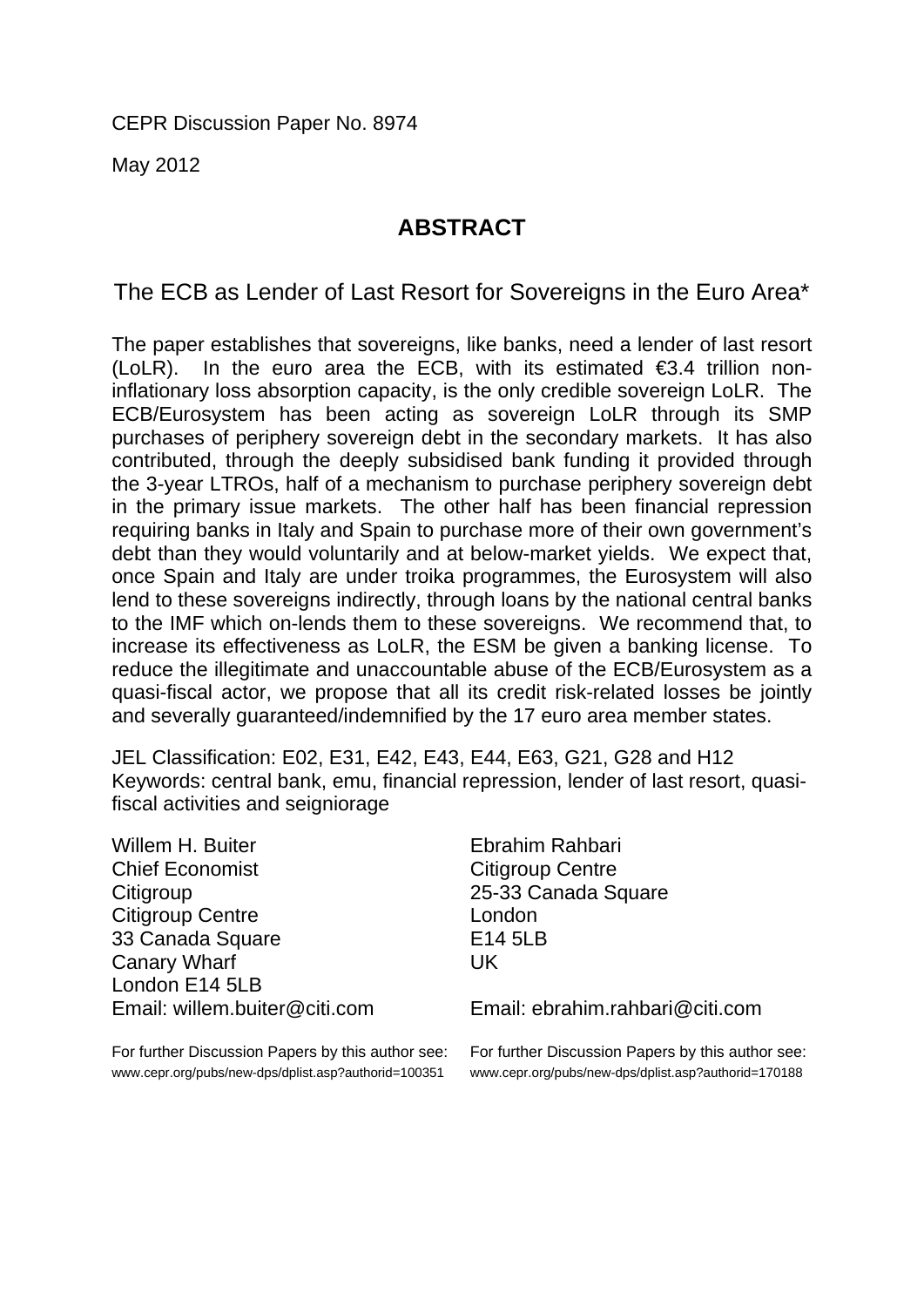\*The views and opinions expressed are those of the authors. They cannot be taken to represent the views of Citigroup or of any other organisation the authors are affiliated with.

Submitted May 2012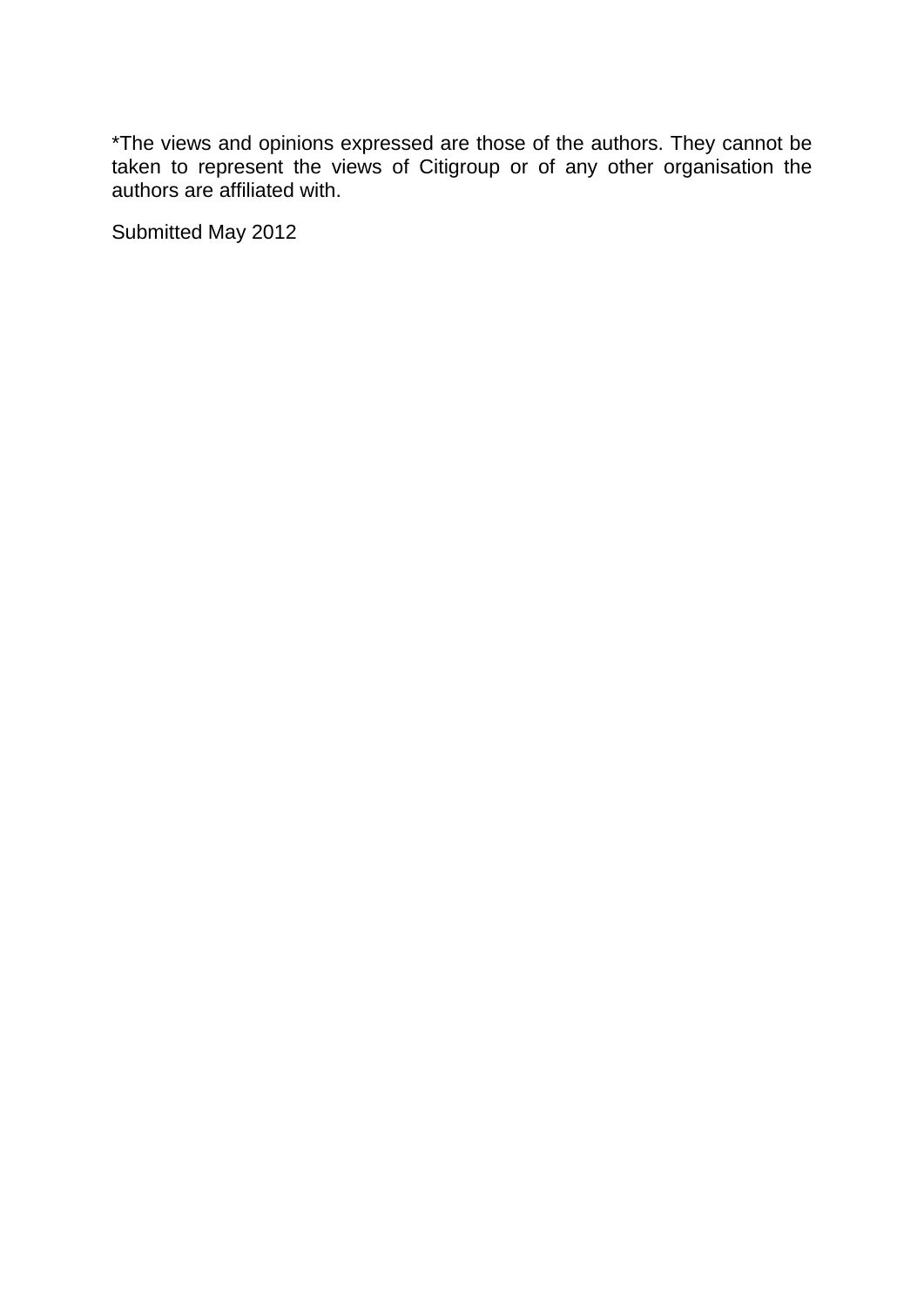## **1. Introduction**

This paper argues that the European Central Bank (ECB) has been acting as lender of last resort (LoLR) for the sovereigns of the Eurosystem since it first started its outright purchases of euro area (EA) periphery sovereign debt under the Securities Markets Programme (SMP) in May 2010 (see de Grauwe (2011b), Wyplosz (2011, 2012) and Buiter and Rahbari (2012a)). The scale of its interventions as LoLR for sovereigns has grown steadily since then and its range of instruments has expanded. We interpret the longer-term refinancing operations (LTROs) of December 2011 and February 2012 as being as much about acting, indirectly, as LoLR for the Spanish and Italian sovereigns by facilitating the purchase of their debt by domestic banks in the primary issue markets, as about dealing with a liquidity crunch for EA banks. A future third LoLR instrument will be indirect lending by the Eurosystem to periphery sovereigns. This will be achieved through national Central Banks lending to the International Monetary Fund (IMF) and the IMF lending to the Spanish and Italian sovereigns, once these sovereigns have come under suitable troika (IMF, European Commission and ECB) programmes. If and when the European Stability Mechanism (ESM) gets a banking licence (becomes an eligible counterparty of the Eurosystem for the purpose of repos or other forms of collateralized borrowing), the ECB will have a fourth mechanisms through which it can act as LoLR for sovereigns.

The ECB denies acting as LoLR for sovereigns, presumably because this would open it up to the criticism that it is in violation of Article 123 of the Treaty on the Functioning of the European Union (TFEU, henceforth 'the Treaty'). This forbids (direct) funding of the euro area sovereigns by the ECB and the national Central Banks of the euro area. The ECB rationalizes its SMP purchases as being motivated by the desire to maintain or restore orderly sovereign debt markets, which are necessary for the proper functioning of the monetary transmission mechanism – through interest rates. It characterizes its LTROs as addressing banking sector liquidity problems.

We disagree that this is the complete story of what the ECB intended to do through either its SMP purchases or through its LTROs, or of what these interventions actually achieved. We establish in this paper that sovereigns, like banks, need a LoLR. We argue that the ECB is the only credible and effective LoLR from within the euro area. This paper argues that the European Central Bank (ECB) has been acting as lender of last resort (LoLR) for the sovereigns of the Eurosystem since it first started its outright purchases of euro area (EA) periphery sovereign debt under the Securities Markets Programme (SMP) in May 2010 (see de Grauwe (2011b), Wyplosz (2011, 2012) and Buiter and Rahbari (2012a)). The scale of its interventions as LoLR for sovereigns has grown steadily since then and its range of instruments has expanded. We interpret the longer-term refinancing operations (LTROs) of December 2011 and February 2012 as being as much about acting, indirectly, as LoLR for the Spanish and Italian sovereigns by facilitating the purchase of their debt by domestic banks in the primary issue markets, as about dealing with a liquidity crunch for EA banks. A future third LoLR instrument will be indirect lending by the Eurosystem to periphery sovereigns. This will be achieved through national Central Banks lending to the International Monetary Fund (IMF) and the IMF lending to the Spanish and Italian sovereigns, once these sovereigns have come under suitable troika (IMF, European Commission and ECB) programmes. If and when the European Stability Mechanism (ESM) gets a banking licence (becomes an eligible counterparty of the Eurosystem for the purpose of repos or other forms of collateralized borrowing), the ECB will have a fourth mechanisms through which it can act as LoLR for sovereigns.

Because of institutional and policy failures in the euro area, the ECB has been forced to take on material sovereign credit risk on top of the growing counterparty risk and credit risk it is assuming through its repos and other collateralized lending operations with the euro area banking sector and through its outright purchases of private securities. We argue that, in a rationally designed Economic and Monetary Union (EMU), joint and several guarantees by the EA member states could, should and would have been used to protect the ECB and the national Central Banks (NCBs) from taking on avoidable sovereign credit risk and indeed any credit risk higher than that implied by a joint and several guarantee from all EA member states. With disorderly markets, however, and with financial panics leading to a potentially self-fulfilling fear-of-default-driven withdrawal of private funding from the markets, even joint and several guarantees by the 17 EA sovereigns may not be sufficient to restore market liquidity and funding liquidity. Among the EA policy actors, only the ECB can provide unconditional euro liquidity in any amount and without notice.

It is possible that a global LoLR like the IMF could have been an adequate source of ultimate liquidity for troubled EA sovereigns. However, there was no consensus among the global political leadership on the extent to which the IMF should play this role. The US and Canada, for instance, refused to make any financial contribution to the fund raising efforts of the IMF since the middle of 2011, that were aimed at providing additional financial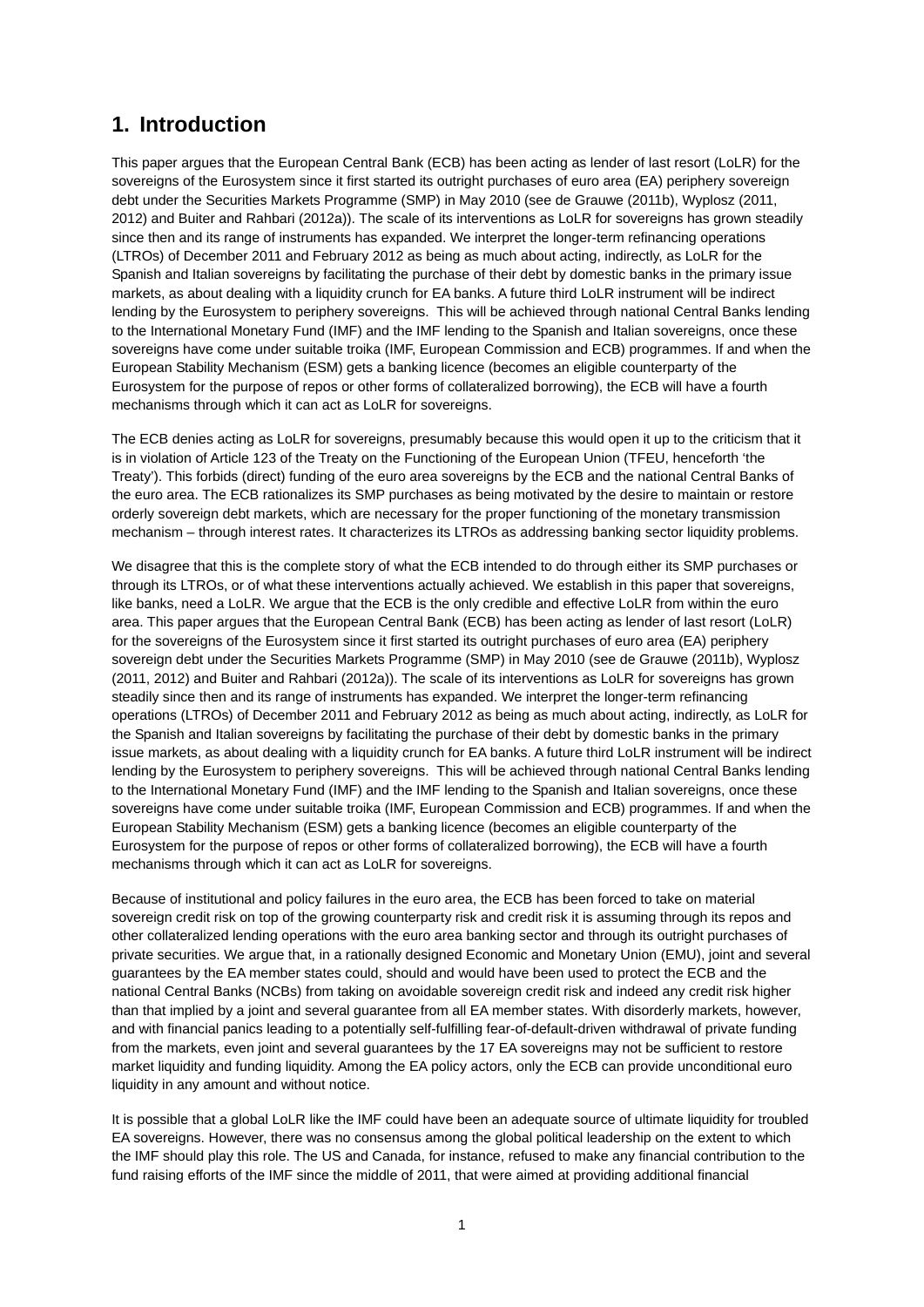resources – beyond the \$380 bn of loanable funds remaining at the disposal of the IMF at the time of the IMF-World Bank Spring Meetings in April 2012. The \$430bn finally pledged to the IMF fell well short of the \$600bn Managing Director Lagarde had requested. It is also quite inadequate for the IMF, alone or jointly with the euro area fiscally backed facilities (the European Financial Stability Facility (EFSF) and/or the ESM), to act as a credible LoLR for the euro area. The ECB will still be needed to provide the true sovereign LoLR firepower; it is the only credible liquidity back-stop.

We show that, as a result of the failure of the European and wider global political authorities to provide adequate liquidity support and solvency support (including the resources required to permit the orderly restructuring of the debt of insolvent euro area sovereigns and banks) the ECB has in fact acted not only as LoLR for sovereigns and banks (and continues to do so on a steadily expanding scale), but has gone well beyond that: it has provided financial support to manifestly insolvent banks and sovereigns to prevent disorderly defaults of sovereigns and of systemically important banks and to create a window for orderly sovereign debt restructuring and for orderly bank debt restructuring and bank recapitalization instead.

Finally we argue that the ECB should exit from the quasi-fiscal role that has been forced upon it by the inability of the euro area political leadership to create legitimate fiscally backed institutions for dealing with sovereign illiquidity, sovereign insolvency and bank insolvency. Changes are required in the Treaty to allow the ECB/Eurosystem to provide liquidity directly to sovereigns in the primary sovereign debt markets and through direct lending to the sovereigns. To ensure that liquidity support by the ECB to sovereigns and banks does not turn into quasi-fiscal transfers from the ECB to these sovereigns and banks should they turn out to be insolvent as well as illiquid, all sovereign debt exposure of the ECB – whether through outright purchases of euro area sovereign debt, through loans to sovereigns or through lending secured against financial instrument issued or guaranteed by euro area sovereigns – should be backed with the full joint and several guarantees of all the EA member states. To prevent this from turning into a one-way road to Weimar-style inflation, all ECB lender-of-lastresort interventions, like all other decisions affecting the size and composition of the balance sheet and offbalance sheet assets and liabilities of the ECB/Eurosystem, should be at the sole discretion of the ECB, and sufficiently strong incentives must be provided for sovereigns to adhere to fiscal discipline.

Finally, as a further safeguard against opening the floodgates to excessive credit expansion, the substantive accountability of the ECB should be materially enhanced. For example, the remuneration of the members of the Governing Council could be tied to the medium-term performance of inflation relative to the (more clearly defined than currently) numerical inflation target. Even if members of the Governing Council are motivated in part (or even exclusively) by non-pecuniary considerations, having pay related to performance will provide another natural focal point for accountability through media scrutiny and the associated risk of embarrassment. Additional transparency requirements should be introduced for disclosing the details of operational decisions, including the size and composition of the ECB's and NCBs' balance sheets, the terms on which financial transactions are conducted and the identities of the counterparties. The European Parliament should be able to dismiss the Executive Board (collectively), for incompetence.

### **2. Why sovereigns need a lender of last resort**

A lender of last resort provides funding liquidity to solvent but illiquid counterparties. In the classical Bagehot approach, this liquidity is provided against good collateral and at a penalty rate (Bagehot (1873)). The Bagehot approach is, however, too restrictive in our view and we shall use the term lender of last resort (LoLR) in the sense of a lender to illiquid but most likely solvent counterparties on whatever terms. We recognise that illiquidity is almost always the product of fear of insolvency and that in practice it may be very difficult to determine whether an illiquid entity is indeed most likely solvent provided the illiquidity is remedied by providing the illiquid counterparty with liquidity on terms that are appropriate for a solvent borrower.

It has long been recognised that, because of liquidity and maturity mismatch among their assets and liabilities, banks need a lender of last resort (see Friedman and Schwartz (1961) and Goodhart and Illing (2002)). It is less well appreciated, that sovereigns are in a similar position to banks. Like banks, a sovereign that does not have full control over its Central Bank is prone to liquidity and maturity mismatch between its assets and liabilities, broadly defined, even when these liabilities are domestic-currency-denominated. The sovereign is at risk of the equivalent of a bank run or bank funding strike – a sovereign debt roll-over strike, sovereign funding strike or 'sudden stop'. Of course, control of the Treasury over the Central Bank – fiscal dominance – only solves the sudden-stop problem for domestic-currency denominated funding. It does not help when the sovereign faces a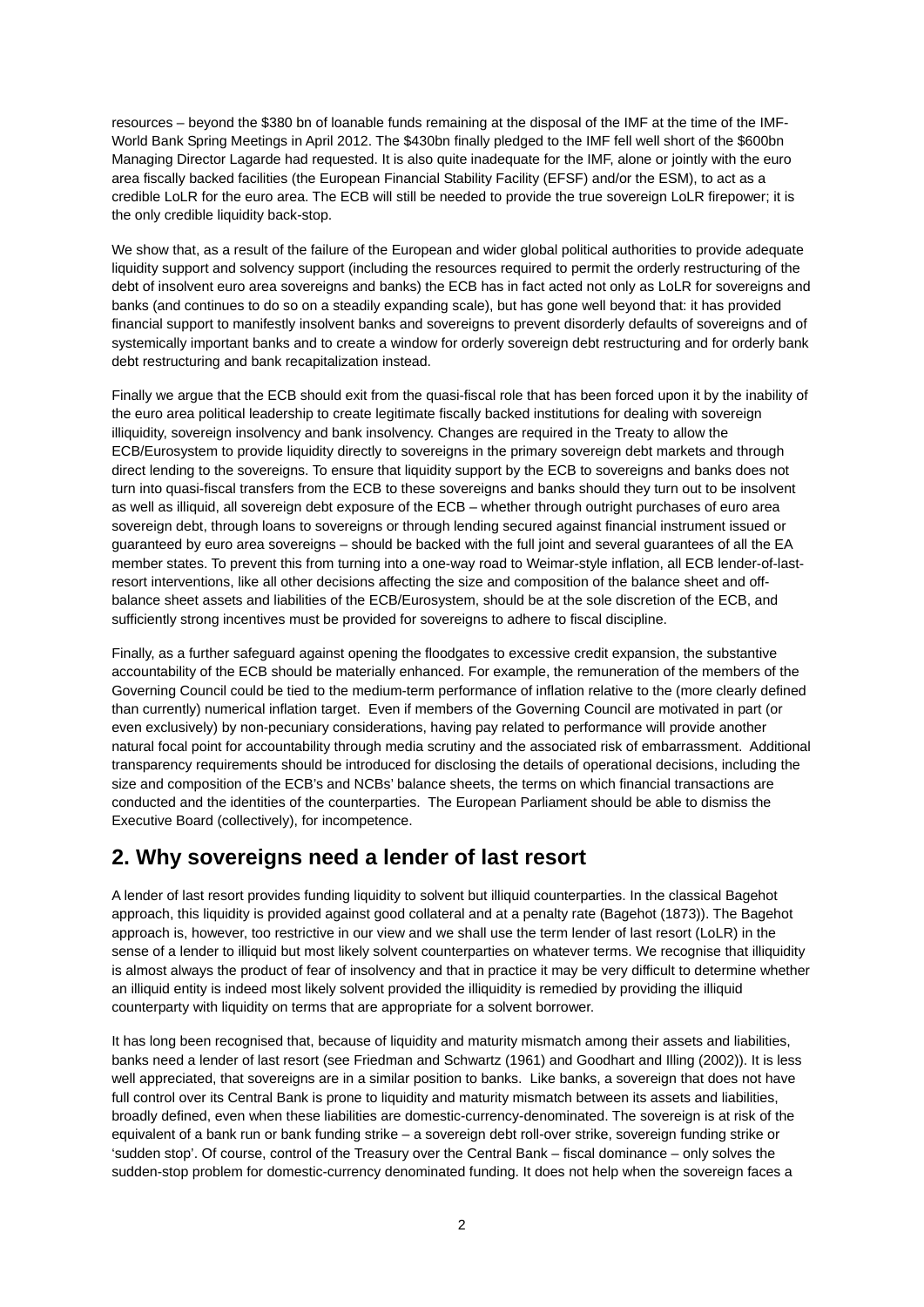foreign currency funding gap (for related aspects, see Eichengreen et al (2005)). The main assets of the sovereign are intangible, implicit and illiquid ones – notably the net present discounted value of future taxes. Clearly, the net present discounted value of future public spending is an intangible, implicit and highly illiquid liability.

The sovereign clearly needs a source of unconditional liquidity: There are strict technical and political limits on the ability of the authorities to securitise future tax receipts and thus turn their net present discounted value (NPV) into a liquid asset that can be used to meet immediate liquidity needs. A fortiori, when a sovereign has trouble rolling over maturing debt or funding new deficits, it is hard, if only because of credibility and commitment problems, to turn a political commitment today to cut future public spending (whose NPV represents a reduction in an illiquid sovereign liability) into the capacity to increase the issuance of liquid liabilities (new debt). There are, regrettably, no markets for the net present discounted value of primary (non-interest) government budget surpluses.

Among the revenue sources of the Treasury are the payments made to the Treasury by the Central Bank – the Treasury's share of the Central Bank's seigniorage profits (the profits derived by the Central Bank from its monopoly of the issuance of legal tender). The NPV of these future 'taxes' paid by the Central Bank to the Treasury is, however, also an intangible and illiquid asset of the Treasury. A related intangible asset of the Central Bank is the NPV of its future seigniorage. How much seigniorage can be extracted in the future by the Central Bank, if this Central Bank is committed to a price stability target or a low inflation target, is a key question the answer to which determines whether or to what extent the Central Bank can act as lender of last resort to the sovereign without compromising its price stability mandate. How the net present value of this future seigniorage can be mobilized today to deal with sovereign liquidity problems is another key issue.

To motivate and focus the discussion we will start from the basic accounting identities of the general government sector (central, state and local government plus the social security funds but excluding the Central Bank) and of the Central Bank. We shall refer in what follows to the general government as the Treasury. We will use these budget identities and the relevant no-Ponzi finance boundary conditions to generate the intertemporal budget constraints of the Treasury and the Central Bank. Finally we will recast the intertemporal budget constraints as 'comprehensive balance sheets' and contrast them with the conventional balance sheets of tangible real assets and financial assets and liabilities. With these building blocks we then tackle the LoLR issues that can plague the sovereign.

## **3. A stylized set of accounts for the Treasury and the Central Bank**

The Central Bank has as liabilities the monetary base  $M \geq 0$  and non-monetary liabilities (term deposits or Central Bank bills and bonds) *N*. The monetary base consists of coin and currency, with a zero nominal interest rate, and overnight deposits held with the Central Bank by commercial banks and other eligible counterparties – commercial bank reserves with the Central Bank, both required reserves and excess reserves. The interest rate on these reserves is set by the Central Bank. The average nominal interest rate on the monetary base is denoted  $i^M$  . For simplicity, all non-monetary debt instruments issued by both the Central Bank and the Treasury

are assumed to be one-period maturity, domestic-currency-denominated safe nominal bonds with a nominal interest rate *i*.

As assets, the Central Bank holds the stock of gold and international foreign exchange reserves,  $R^f$  in foreign currency, earning a risk-free one-period nominal interest rate in terms of foreign currency *<sup>f</sup> i* , and the stock of domestic credit, which consists of Central Bank holdings of nominal, interest-bearing Treasury bills,  $B^{cb}$  , earning a risk-free domestic-currency nominal interest rate *i* , and Central Bank claims on the private sector, *L* , with domestic-currency nominal interest rate  $i^L$ . The stock of Treasury debt (all assumed to be denominated in domestic currency) held by the public outside the Central Bank is denoted  $B^p$ <sub>.</sub> It pays the risk-free nominal interest rate  $i$ ;  $T^p$  is the nominal value of the tax payments by the domestic private sector to the Treasury; it is a choice variable of the Treasury and can be positive or negative:  $T^{cb}$  is the nominal value of payments made by the Central Bank to the Treasury; it is a choice variable of the Treasury and can be positive or negative.

*H* is the nominal value of the transfer payments made by the Central Bank to the private sector (a 'helicopter drop of money' if the counterpart of an increase in *H* is an increase in the monetary base). We can have helicopter money in this set-up if we assume *H* to be a choice variable of the Central Bank. In most countries the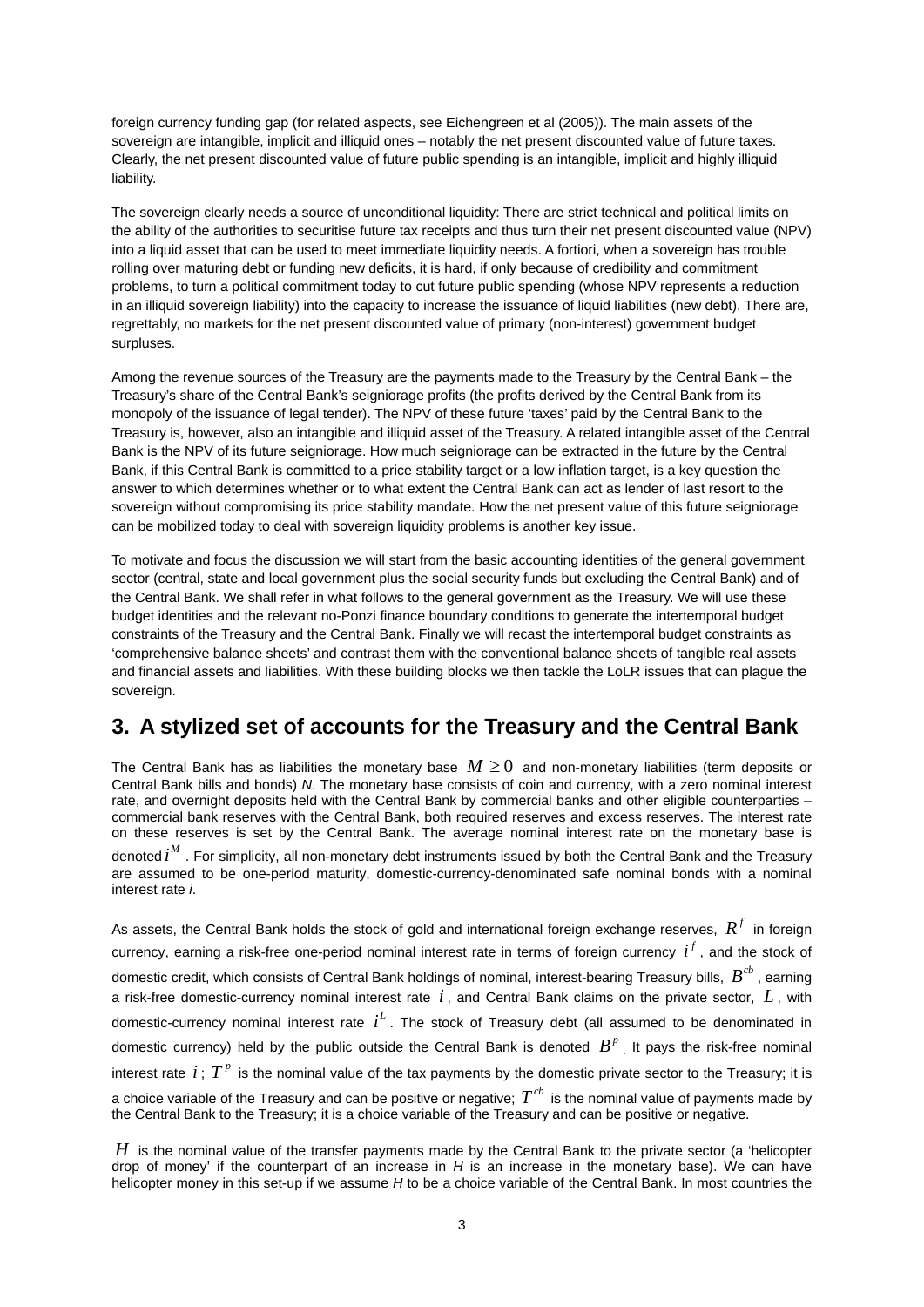Central Bank is not a fiscal principal and can neither tax nor make explicit transfer payments. If the Central Bank does not have the power to tax, then  $H \geq 0$ , but we can still have transfers by the Central Bank to the private sector, that is, helicopter money. We leave *H* in the Central Bank's budget constraint for two didactic purposes. First, even though in the real world only the Treasury can make explicit transfer payments to the private sector, that is,  $H \equiv 0$  and the Central Bank cannot engage in helicopter money, the Treasury and the Central Bank together can engage in a joint policy action equivalent to helicopter money. This would be a tax cut or increase in transfer payments by the Treasury (a reduction in  $T^p$ ) with a matching increase in 'taxes' paid by the Central Bank to the Treasury (an increase in  $T^{cb}$  that keeps  $T^p + T^{cb}$  constant, which the central bank finances with an increase in the monetary base. The second reason for introducing helicopter money is because it highlights the feature that, even when we set  $H \equiv 0$  and thus rule out any explicit (quasi-fiscal) tax-transfer actions by the Central Bank, the Central Bank can (and in practice often does) engage in a variety of implicit quasi-fiscal actions by lending to private (and sometimes public) counterparties at rates different from the appropriate risk-adjusted opportunity cost rate of return. The Central Bank frequently subsidizes and occasionally taxes its private counterparties, and it tends to do so in ways that are less than transparent.

Total taxes net of transfer payments received by the consolidated Treasury and Central Bank are  $\tilde{T}=T^{\,p}-H$  ; *e* is the value of the spot nominal exchange rate (the domestic currency price of foreign exchange);  $C \geq 0$  is the nominal value of Treasury spending on current goods and services and  $C^{cb} \geq 0$  the nominal value of Central Bank spending on current goods and services. Total current spending by the consolidated Treasury and Central Bank is  $\tilde{C} \equiv C + C^{cb}$ . The Central Bank is not assumed to hold real assets, but the general government/Treasury can. The stock of real assets held by the Treasury is denoted *K* , the money price of a unit of this real asset is  $P^{K}$ , each unit of physical capital earns a rental rate  $\rho$  in nominal terms and depreciates at a constant proportional rate  $\delta$ . The time subscripts on asset stocks refer to the end of the period in question, or the beginning of the subsequent period. For simplicity we assume that only the Central Banks holds foreign assets (the official gold and foreign exchange reserves) and that neither the Treasury nor the Central Bank issue foreign currency-denominated liabilities.

Equation (1) is the single-period budget constraint of the Treasury and equation (2) that of the Central Bank.

$$
B_t^p + B_t^{cb} - P_t^K K_t \equiv C_t - T_t^p - T_t^{cb} + (1 + i_t) \left( B_{t-1}^p + B_{t-1}^{cb} \right) - \left( \rho_t + P_t^K (1 - \delta) \right) K_{t-1}
$$
  
\n
$$
M_t + N_t - B_t^{cb} - L_t - e_t R_t^f \equiv
$$
  
\n
$$
G^{cb} + T^{cb} + H + (1 + i^M)M_t + (1 + i) \left( M_t - B_t^{cb} \right) - (1 + i^L)I_t - (1 + i^L) \circ P_t^f
$$
\n(2)

$$
C_t^{cb} + T_t^{cb} + H_t + (1 + i_t^M)M_{t-1} + (1 + i_t)\left(N_{t-1} - B_{t-1}^{cb}\right) - (1 + i_t^L)L_{t-1} - (1 + i_t^f)e_tR_{t-1}^f
$$
  
Before we can proceed with the substantive economic analysis, one more bit of notation is required:  $I_{t_1, t_0}$  is the

nominal stochastic discount factor between periods  $t_1$  and  $t_0$  , defined recursively by

$$
I_{t_1, t_0} = \prod_{k=t_0+1}^{t_1} I_{k, k-1} \quad \text{for} \quad t_1 > t_0
$$
  
= 1 \qquad \qquad \text{for} \quad t\_1 = t\_0

The interpretation of  $I_{t_1,t_0}$  is the price in terms of period  $t_0$  money of one unit of money in period  $t_1 \ge t_0$ . There will in general be many possible states in period  $t_1$ , and period  $t_1$  money has a period  $t_0$  (forward) price for each state. Let *Et* be the mathematical expectation operator conditional on information available at the beginning of period *t* . Provided earlier dated information sets do not contain more information than later dated information sets, these stochastic discount factors satisfy the recursion property

$$
E_{t_0}\left(I_{t_1,t_0}E_{t_1}I_{t_2,t_1}\right) = E_{t_0}I_{t_2,t_0} \text{ for } t_2 \ge t_1 \ge t_0
$$

Finally, the risk-free nominal interest rate in period *t*,  $i_t$ , that is the money price in period *t* of one unit of money in every state of the world in period *t+1* is defined by

$$
\frac{1}{1+i_t} = E_t I_{t+1,t}
$$
 (3)

The solvency constraint of the Treasury is the familiar no-Ponzi finance condition that the present discounted value (NPV) of the terminal stock of net financial liabilities minus tangible assets be non-positive: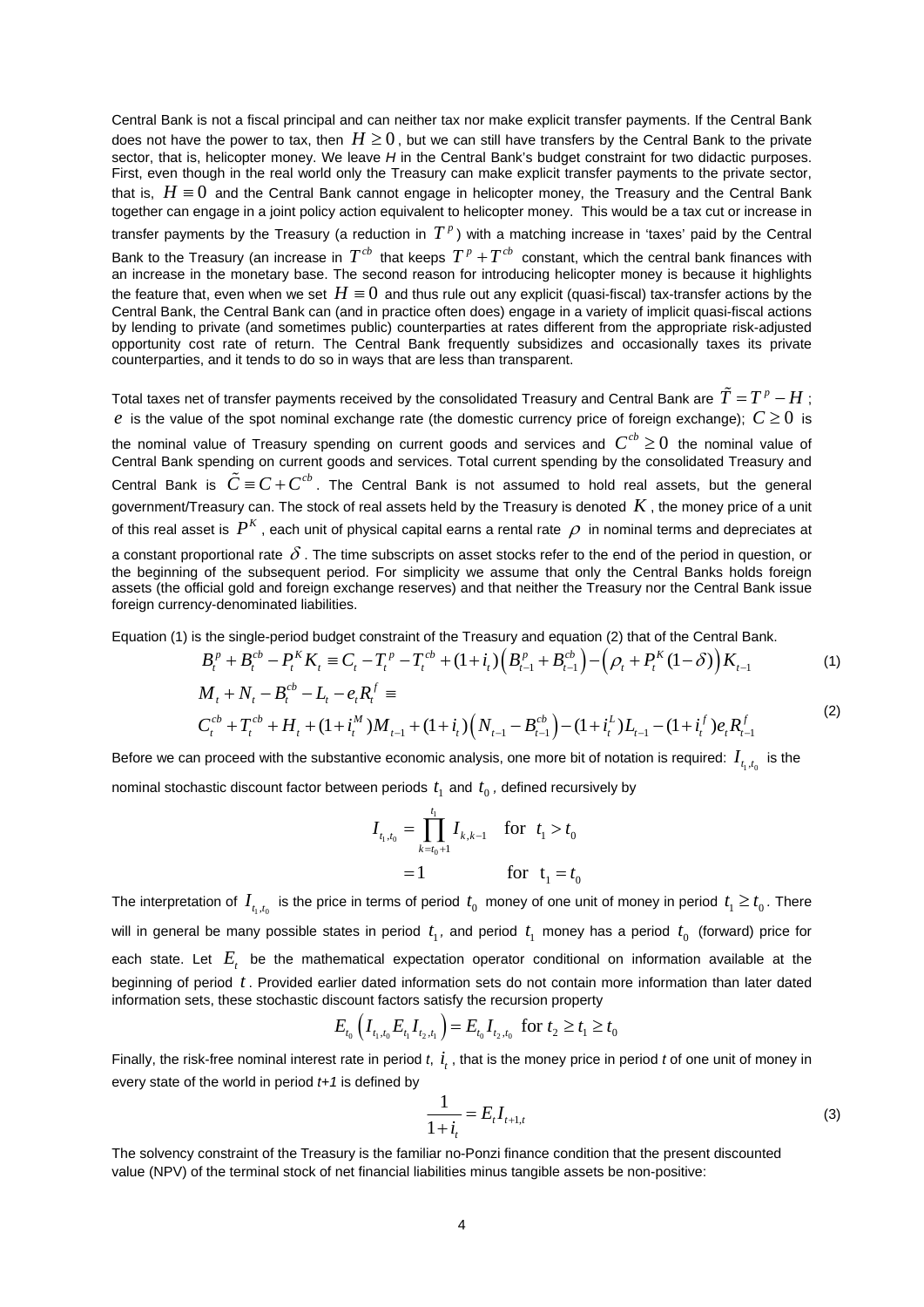$$
\lim_{F \to \infty} E_t I_{F,t-1} \left( B_F^p + B_F^{cb} - P_F^K K_F \right) \le 0 \tag{4}
$$

The solvency constraint of the Central Bank is that the present discounted value of its terminal stock of net *nonmonetary* financial liabilities be non-positive:

$$
\lim_{F \to \infty} E_t I_{F,t-1} \left( N_F - B_F^{cb} - L_F - e_F R_F^f \right) \le 0 \tag{5}
$$

The reason monetary liabilities are not included in the solvency constraint of the Central Bank is that currency is irredeemable: the holder cannot demand, at any time, its exchange from the issuer for anything else. We extend this irredeemability property to the other component of the monetary base, commercial bank reserves with the Central Bank.

These solvency constraints and the single-period budget constraints of the Treasury and Central Bank imply the following intertemporal budget constraints for the Treasury and the Central Bank:

$$
P_{t-1}^{K}K_{t-1} - \left(B_{t-1}^{p} + B_{t-1}^{cb}\right) \ge E_{t}\sum_{j=t}^{\infty} I_{j,t-1}\left(C_{j} - \left(T_{j}^{p} + T_{j}^{cb}\right) + S_{j}\right)
$$
\n(6)<sup>2</sup>

$$
B_{t-1}^{cb} + L_{t-1} + e_{t-1}R_{t-1}^{f} - N_{t-1} \ge E_t \sum_{j=t}^{\infty} I_{j,t-1} \left( C_j^{cb} + T_j^{cb} + H_j + S_j^{cb} - \left( M_j - (1 + i_j^{M}) M_{j-1} \right) \right)
$$
(7)

where

$$
S_j = \left(1 + i_j - \left(\frac{\rho_j}{P_{j-1}^K} + (1 - \delta)\frac{P_j^K}{P_{j-1}^K}\right)\right) P_{j-1}^K K_{j-1}
$$
\n(8)

and

$$
S_j^{cb} = (i_j - i_j^L)L_{j-1} + \left(1 + i_j - (1 + i_j^f) \frac{e_j}{e_{j-1}}\right) e_{j-1} R_{j-1}^f
$$
\n(9)

are the (implicit) losses (profits if negative) incurred by the Treasury on its real assets (in equation (8)) and the implicit quasi-fiscal losses (profits if negative) incurred by the Central Bank by getting a return on its loans to the private sector and on its foreign exchange reserves below the opportunity cost – the safe rate of interest. Total implicit losses of the consolidated Treasury and Central Bank on its portfolio are denoted  $\tilde{S} = S + S^{cb}$ .

We also define the following notation: For any stream of nominal payments  $X_i$ ,  $j = 1,2, ...$  the net present

discounted value at the beginning of period *t* is defined as  $V_{_{t-1}}(X)$   $\equiv$   $E_{_{t}}\sum I_{_{j,t-1}}X_{_{j}}$  $j = t$  $V_{t-1}(X) \equiv E_{t} \sum I_{i,t-1} X$  $\infty$  $-1^{(N)}-L_t\sum_{i,t}$  $\equiv E_{t}\sum_{j=t}I_{j,t-1}X_{j}$  . We omit the time

subscript of the net present discounted value operator when this can cause no confusion.

Two useful measures of the current revenue obtained by the Central Bank from its issuance of base money are:

$$
\omega_t^1 \equiv M_t - (1 + i_t^M) M_{t-1} \n= \Delta M_t \text{ if } i^M = 0
$$
\n(10)

and

-

$$
\omega_i^2 \equiv (i_t - i_t^M) M_{t-1}
$$
 (11)

The first measure,  $\omega^1$  measures the command over real resources achieved in period *t* by the issuance of base money. When the nominal interest rate on base money is zero (as it is for its currency component),  $\omega^1$  is just the change in the monetary base (see also Buiter (2007)). The second measures the interest saved in a period by

<sup>2</sup> Note that 
$$
E_t E_{t-1} I_{t,t-1} = E_{t-1} I_{t,t-1} = \frac{1}{1+i_t}
$$
.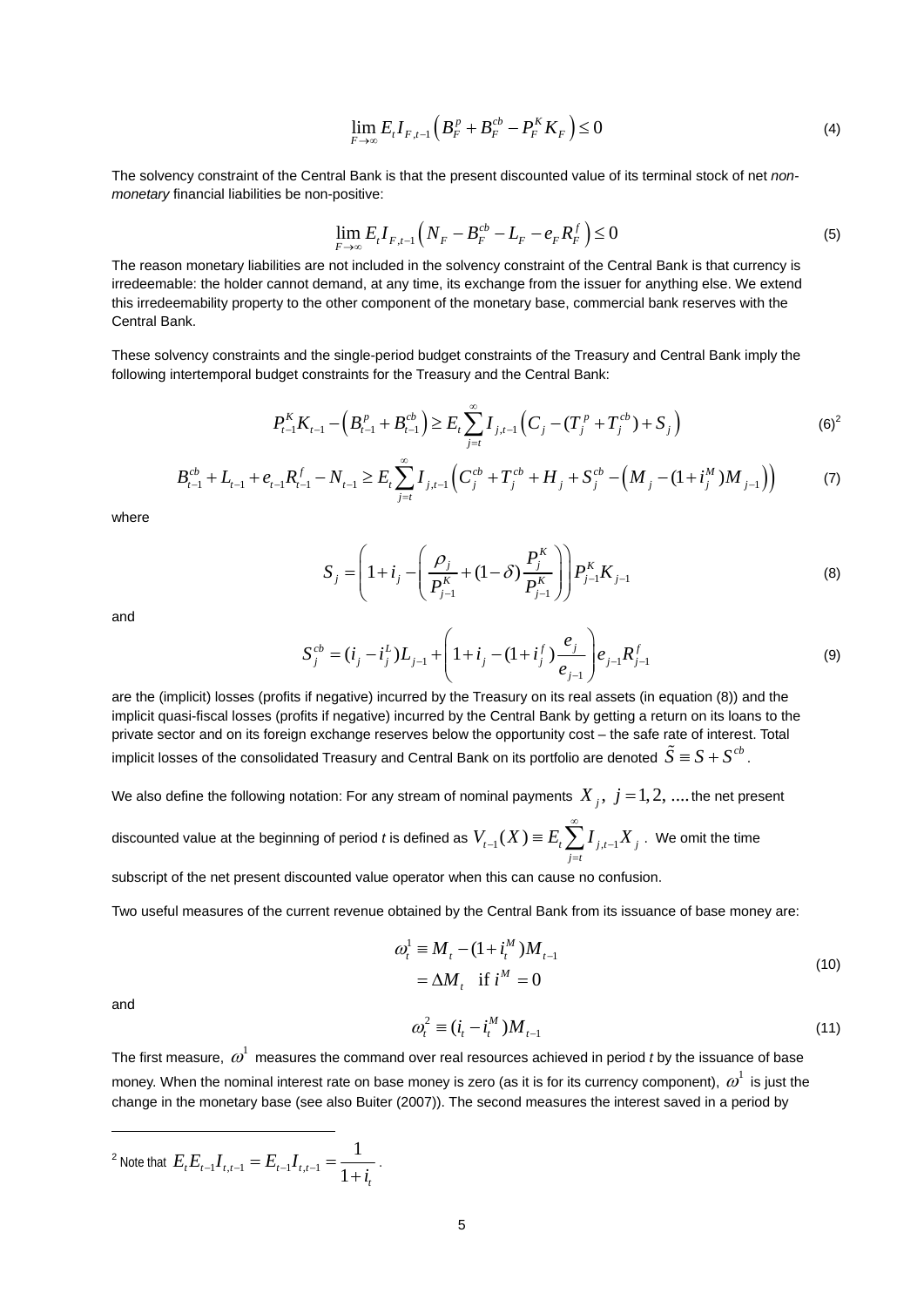having borrowed through the issuance of base money liabilities rather than through the issuance of non-monetary debt. It can be shown by brute force that the two measures are related as follows:

$$
E_{t} \sum_{j=t}^{\infty} \mathbf{I}_{j,t-1} \left( M_{j} - (1+i_{j}^{M}) M_{j-1} \right) \equiv E_{t} \sum_{j=t}^{\infty} I_{j+1,t-1} \left( i_{j+1} - i_{j+1}^{M} \right) M_{j} - \left( \frac{1+i_{t}^{M}}{1+i_{t}} \right) M_{t-1} + \lim_{N \to \infty} E_{t} I_{N,t-1} M_{N}
$$
\n(12)

It follows that, if we assume that the NPV of the terminal base money stock is zero in the long run, that

$$
V_{t-1}(\omega^1) = V_{t-1}(\omega^2) - \left(\frac{1 + i_t^M}{1 + i_t}\right) M_{t-1}
$$
\n(13)

We can therefore rewrite equation (7) as:

$$
B_{t-1}^{cb} + L_{t-1} + e_{t-1}R_{t-1}^{f} - M_{t-1} - N_{t-1} \ge
$$
  
\n
$$
E_{t} \sum_{j=t}^{\infty} I_{j,t-1} \left( C_{j}^{cb} + T_{j}^{cb} + H_{j} + S_{j}^{cb} - (i_{j} - i_{j}^{M}) M_{j-1} \right)
$$
\n(14)

The single-period budget constraint of the consolidated general government/Treasury and Central Bank is

$$
M_{t} + N_{t} + B_{t}^{p} - L_{t} - e_{t} R_{t}^{f} - P_{t}^{K} K_{t} \equiv
$$
  
\n
$$
\tilde{C}_{t} - \tilde{T}_{t} + (1 + i_{t}^{M}) M_{t-1} + (1 + i_{t}) (N_{t-1} + B_{t-1}^{p})
$$
  
\n
$$
-(1 + i_{t}^{L}) L_{t-1} - (1 + i_{t}^{f}) e_{t} R_{t-1}^{f} - \left(\rho_{t} + P_{t}^{K} (1 - \delta)\right) K_{t-1}
$$
\n(15)

The intertemporal budget constraint of the consolidated general government/Treasury and Central Bank is

$$
P_{t-1}^{K} K_{t-1} + L_{t-1} + e_{t-1} R_{t-1}^{f} - N_{t-1} - B_{t-1}^{p} \ge
$$
  
\n
$$
E_{t} \sum_{j=t}^{\infty} I_{j,t-1} \left( \tilde{C}_{j} - \tilde{T}_{j} + \tilde{S}_{j} - \left( M_{j} - (1 + i_{j}^{M}) M_{j-1} \right) \right)
$$
\n(16)

or equivalently

$$
P_{t-1}^{K}K_{t-1} + L_{t-1} + e_{t-1}R_{t-1}^{f} - M_{t-1} - N_{t-1} - B_{t-1}^{p} \ge
$$
  
\n
$$
E_{t} \sum_{j=t}^{\infty} I_{j,t-1} \left( \tilde{C}_{j} - \tilde{T}_{j} + \tilde{S}_{j} - (i_{j} - i_{j}^{M}) M_{j-1} \right)
$$
\n(17)

Finally, using the less cluttered net present discounted value operator notation, we can rewrite the intertemporal budget constraints:

I) For the Treasury:

$$
P_{t-1}^{K}K_{t-1} + V_{t-1}(T^{\,p}) + V_{t-1}(T^{cb}) \geq B_{t-1}^{p} + B_{t-1}^{cb} + V_{t-1}(C) + V_{t-1}(S)
$$
\n<sup>(18)</sup>

II) for the Central Bank:

either

$$
B_{t-1}^{cb} + L_{t-1} + e_{t-1}R_{t-1}^{f} + V_{t-1}(\omega^{1}) \ge N_{t-1} + V_{t-1}(C^{cb}) + V_{t-1}(T^{cb}) + V_{t-1}(H) + V_{t-1}(S^{cb})
$$
\n
$$
(19)
$$

or, equivalently,

$$
B_{t-1}^{cb} + L_{t-1} + e_{t-1}R_{t-1}^{f} + V_{t-1}(\omega^{2}) \ge M_{t-1} + N_{t-1} + V_{t-1}(C^{cb}) + V_{t-1}(T^{cb}) + V_{t-1}(H) + V_{t-1}(S^{cb})
$$
 (20)

III) for the consolidated Treasury and Central bank

either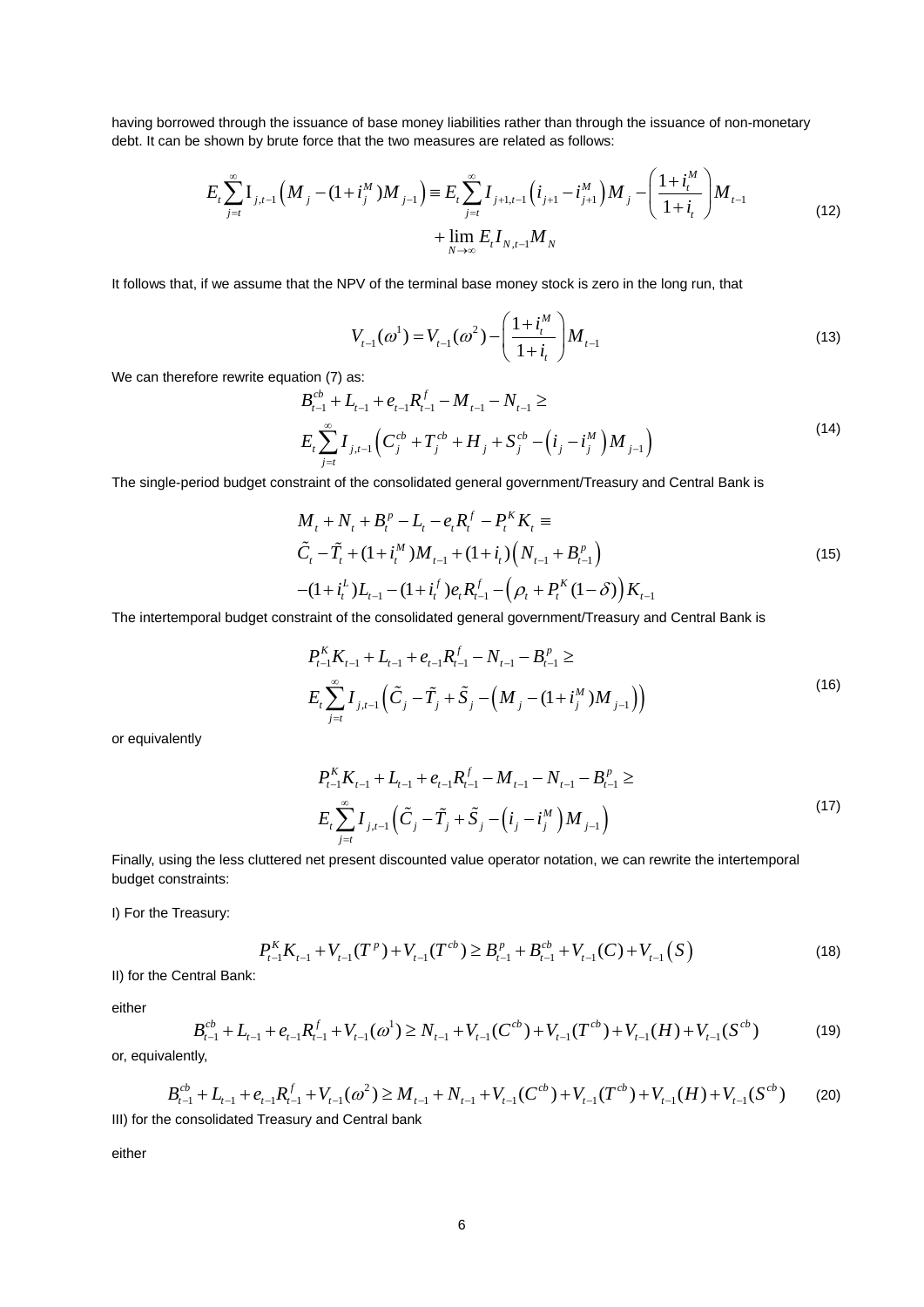$$
P_{t-1}^{K}K_{t-1} + L_{t-1} + e_{t-1}R_{t-1}^{f} + V_{t-1}(\tilde{T}) + V_{t-1}(\omega^{1}) \ge N_{t-1} + B_{t-1}^{p} + V_{t-1}(\tilde{C}) + V_{t-1}(\tilde{S})
$$
\n(21)

or, equivalently,

$$
P_{t-1}^{K}K_{t-1} + L_{t-1} + e_{t-1}R_{t-1}^{f} + V_{t-1}(\tilde{T}) + V_{t-1}(\omega^{2}) \geq M_{t-1} + N_{t-1} + B_{t-1}^{p} + V_{t-1}(\tilde{C}) + V_{t-1}(\tilde{S})
$$
\n(22)

Figures 1, 2, 3 and 4 help to illustrate why sovereigns too require a LOLR. Figure 1 presents a stylised general government (Treasury) conventional balance sheet and Figure 2 the stylized Central Bank conventional balance sheet. On the asset side of Figure 1, we find marketable (and often relatively liquid) assets, including in principle (but omitted here for simplicity) general government holdings of gold, foreign exchange and other foreign investments, equity in partially or wholly publicly owned firms, and real assets, including land, structures, and real estate, but also natural resource rights, from subsoil minerals, oil and gas to band spectrum. All this equity and real assets is captured by  $\,P_{t-1}^K K_{t-1}\,.$  On the liability side, there is marketable and non-marketable public debt,  $B_{t-1}^p+B_{t-1}^{cb}$  . Conventional general government/Treasury net worth,  $\,W_{t-1}^+$ , is the difference between the value of the tangible assets plus the financial assets and the financial liabilities.

|  |  |  | Figure 1: Stylised general government (Treasury) conventional balance sheet |
|--|--|--|-----------------------------------------------------------------------------|
|  |  |  |                                                                             |

| <b>Assets</b>        |                                                                                                                                                                                       | Liabilities                                              |           |
|----------------------|---------------------------------------------------------------------------------------------------------------------------------------------------------------------------------------|----------------------------------------------------------|-----------|
| $P_{t-1}^{K}K_{t-1}$ | Value (at actual sale or purchase prices)<br>of land, real estate, structures, mineral<br>assets and other real assets, equity in<br>public enterprises and other financial<br>assets | Marketable and non-marketable general<br>government debt |           |
|                      |                                                                                                                                                                                       | General government financial net worth                   | $W_{t-1}$ |

Figure 2 has the financial assets of the Central Bank,  $B_{t-1}^{cb}+L_{t-1}+e_{t-1}R_{t-1}^f$ , the financial liabilities of the Central Bank (monetary and non-monetary) and the financial net worth of the Central Bank  $W^{cb}$ .

**Figure 2: Stylised Central Bank conventional balance sheet (financial assets and liabilities)** 

| <b>Assets</b>        |                                                             | <b>Liabilities</b>               |                |
|----------------------|-------------------------------------------------------------|----------------------------------|----------------|
| $e_{t-1}R_{t-1}^{f}$ | Gold and foreign exchange holdings and<br>other investments | Base money                       | $M_{t-1}$      |
| $B_{t-1}^{cb}$       | Treasury debt                                               | Non-monetary liabilities         | $N_{t-1}$      |
|                      | Private sector debt and loans to the private<br>sector      | Central Bank financial net worth | $W_{t-1}^{cb}$ |

Figure 3 presents the general government or Treasury comprehensive balance sheet, which also features the intangible assets and liabilities that are omitted from the published financial or conventional balance sheets (see also Buiter (2010)). The comprehensive balance sheet of the general government *is* its intertemporal budget constraint (equation (18)), with the familiar no-Ponzi finance terminal condition imposed: the net present discounted value of the terminal conventional net worth of the general government must be non-negative. Figures 4 and 5 present two equivalent versions of the Central Bank's comprehensive balance sheet, corresponding, respectively to equations (19) and (20), the two equivalent representations of the intertemporal budget constraint of the Central Bank.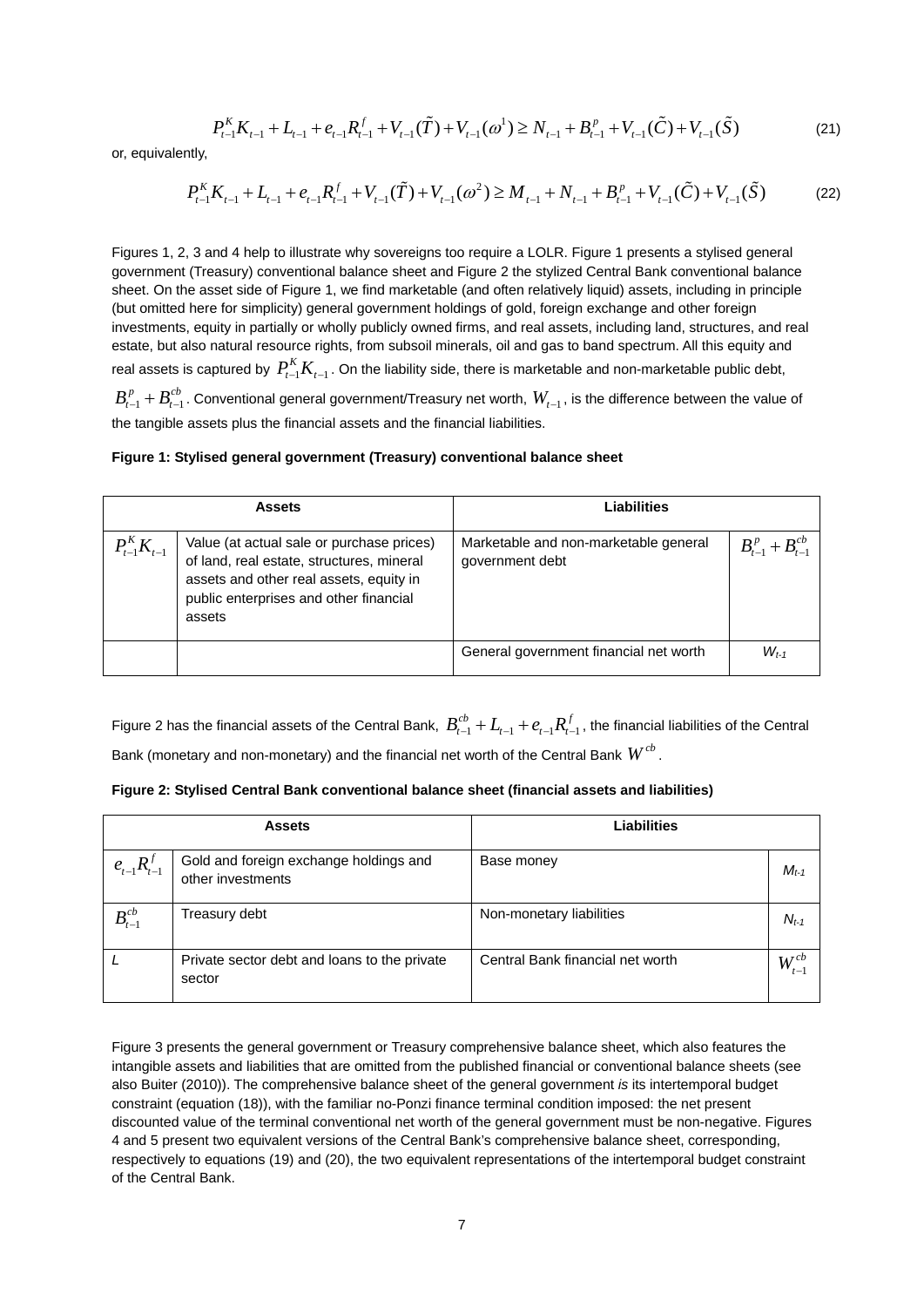The most important intangible asset in Figure 3 is the present value of taxes, levies and social security contributions,  $V_{t-1}(T^p)$ . We also single out for future reference one particular stream of general government revenues: the share of Central Bank profits paid to the general government, generally to the central government Treasury,  $V_{t-1}(T^{cb})$ . The present value of transfers, entitlement spending and exhaustive general government primary current expenditure,  $V_{t-1}(C)$  , appears on the liability side. We could have entered  $V_{t-1}(S)$  , the present value of the subsidies paid by the general government on its real assets as a liability on the right-hand side of Figure 3. Instead we subtract it from the market value of the real assets (the price at which these assets can be bought from or sold to the private sector) to get the fair value of the assets were they to remain in the public sector:  $P_{t-1}^{K} K_{t-1} - V_{t-1}(S)$ .

#### **Figure 3: Stylised general government comprehensive balance sheet**

|                                  | <b>Assets</b>                                                                                                                                          | <b>Liabilities</b>                                       |                            |
|----------------------------------|--------------------------------------------------------------------------------------------------------------------------------------------------------|----------------------------------------------------------|----------------------------|
| $P_{t-1}^K K_{t-1} - V_{t-1}(S)$ | Fair value of land, real estate,<br>structures, mineral assets and other<br>real assets, equity in public<br>enterprises and other financial<br>assets | Marketable and non-marketable<br>general government debt | $B_{t-1}^p + B_{t-1}^{cb}$ |
| $V_{t-1}(T^p)$                   | Net present value of taxes, levies<br>and social security contributions                                                                                | NPV of general government primary<br>current expenditure | $V_{t-1}(C)$               |
| $V_{t-1}(T^{cb})$                | $V_{t-1}(S^{cb})$ Net present value of<br>payments made by the Central<br>Bank to the Treasury                                                         |                                                          |                            |
|                                  |                                                                                                                                                        | Comprehensive general government<br>net worth            | $\hat{W}_{t-1}$            |

#### **Figure 4: Stylised Central Bank comprehensive balance sheet**

|                     | <b>Assets</b>                                                          | <b>Liabilities</b>                                                                                              |                      |
|---------------------|------------------------------------------------------------------------|-----------------------------------------------------------------------------------------------------------------|----------------------|
| $e_{t-1}R_{t-1}^f$  | Gold and foreign exchange holdings and<br>other investments            | Non-monetary liabilities                                                                                        | $N_{t-1}$            |
| $B_{t-1}^{cb}$      | Treasury debt                                                          | Net present value of current primary<br>expenditure by Central Bank                                             | $V_{t-1} (C^{cb})$   |
| $L_{t-1}$           | Private sector debt and loans to the<br>private sector                 | Net present value of payments made by<br>the Central Bank to the Treasury                                       | $V_{t-1}(T^{cb})$    |
| $V_{t-1}(\omega^1)$ | Net present value of future base money<br>issuance by the Central Bank | Net present value of transfer payments by<br>the Central Bank to the private sector<br>(helicopter money drops) | $V_{t-1}(H)$         |
|                     |                                                                        | Net present value of implicit subsidies<br>paid by the Central Bank                                             | $V_{t-1}(S^{cb})$    |
|                     |                                                                        | Central Bank comprehensive net worth                                                                            | $\hat{W}^{cb}_{t-1}$ |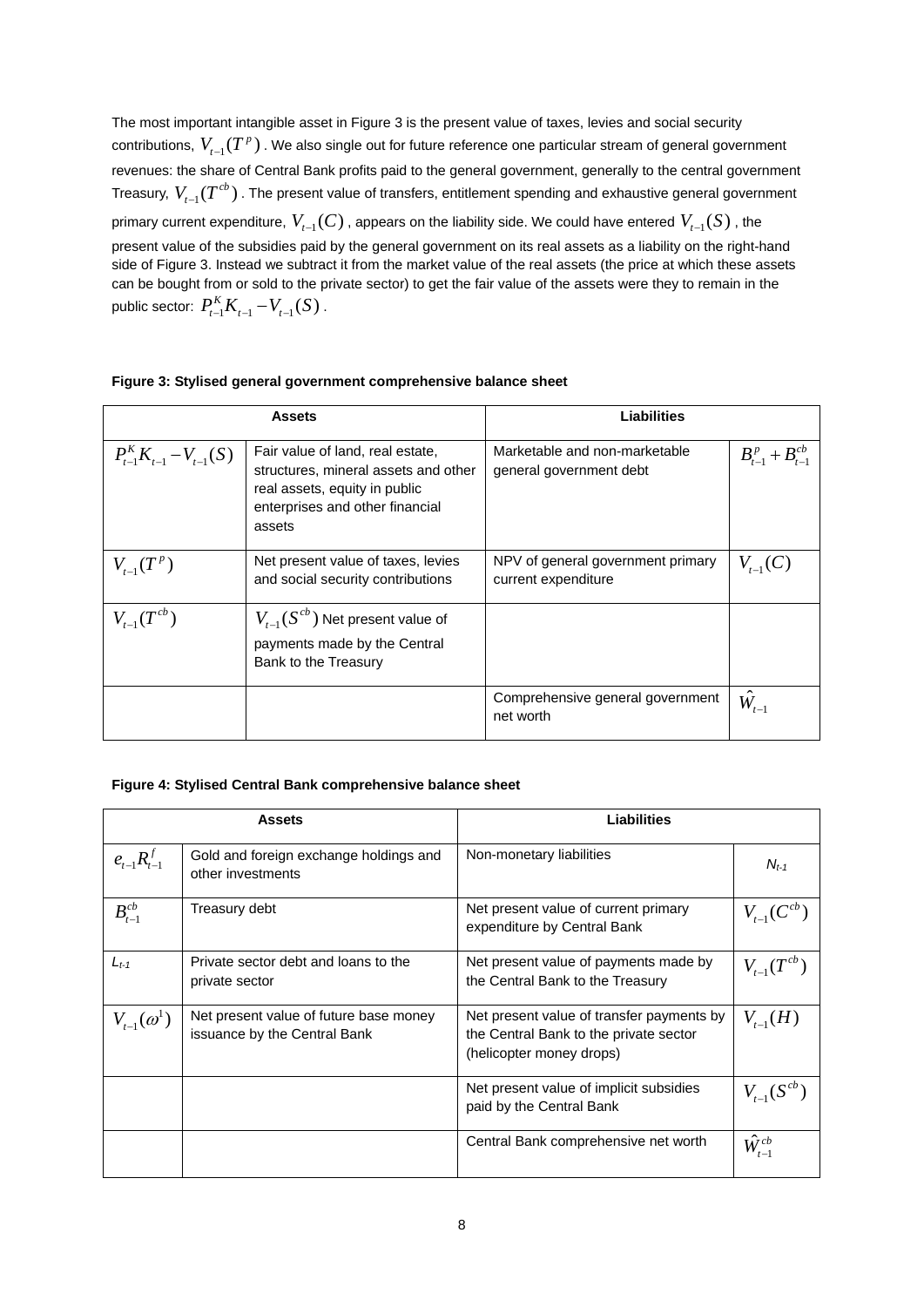| Figure 5: Alternative but equivalent stylised Central Bank comprehensive balance sheet |  |  |
|----------------------------------------------------------------------------------------|--|--|

|                     | <b>Assets</b>                                                                                    | Liabilities                                                                                                     |                      |
|---------------------|--------------------------------------------------------------------------------------------------|-----------------------------------------------------------------------------------------------------------------|----------------------|
| $e_{t-1}R_{t-1}^f$  | Gold and foreign exchange holdings and<br>other investments                                      | Base money                                                                                                      | $M_{t-1}$            |
| $B_{t-1}^{cb}$      | Treasury debt                                                                                    | Non-monetary liabilities                                                                                        | $N_{t-1}$            |
| $L_{t-1}$           | Private sector debt and loans to the<br>private sector                                           | Net present value of current primary<br>expenditure by Central Bank                                             | $V_{t-1}(C^{cb})$    |
| $V_{t-1}(\omega^2)$ | Net present value of interest saved by<br>the Central Bank through its issuance of<br>base money | Net present value of payments made by<br>the Central Bank to the Treasury                                       | $V_{t-1}(T^{cb})$    |
|                     |                                                                                                  | Net present value of transfer payments<br>by the Central Bank to the private sector<br>(helicopter money drops) | $V_{t-1}(H)$         |
|                     |                                                                                                  | Net present value of implicit subsidies<br>paid by the Central Bank on the financial<br>assets it holds.        | $V_{t-1}(S^{cb})$    |
|                     |                                                                                                  | Central Bank comprehensive net worth                                                                            | $\hat{W}^{cb}_{t-1}$ |

The comprehensive balance sheet of the Central Bank also includes an intangible asset and several intangible liabilities not included in its conventional financial balance sheet. Consider for instance Figure 5 and contrast it with Figure 2. The additional asset of the Central Bank is the net present value of future interest saved by having borrowed through the issuance of base money rather than through the issuance of non-monetary debt instruments,  $V_{t-1}(\omega^2)$  . The additional liabilities of the Central Bank are (1) the net present value of the payments made by the Central Bank to the Treasury,  $V_{t-1}(T^{cb})$ , which we encountered as an asset of the Treasury in Figure 3, (2) the net present value of the helicopter money drops made by the Central Bank,  $V_{t-1}(H)$  (zero in most real-world economies) and (3) the net present value of the implicit, quasi-fiscal subsidies made by the Central Bank on its financial assets,  $V_{t-1}(S^{cb})$ .

Even when Central Banks cannot engage in 'helicopter money' drops, that is, even if  $V_{t-1}(H) \equiv 0$ , it can provide implicit subsidies/transfers to private counterparties through subsidized lending rates, through the term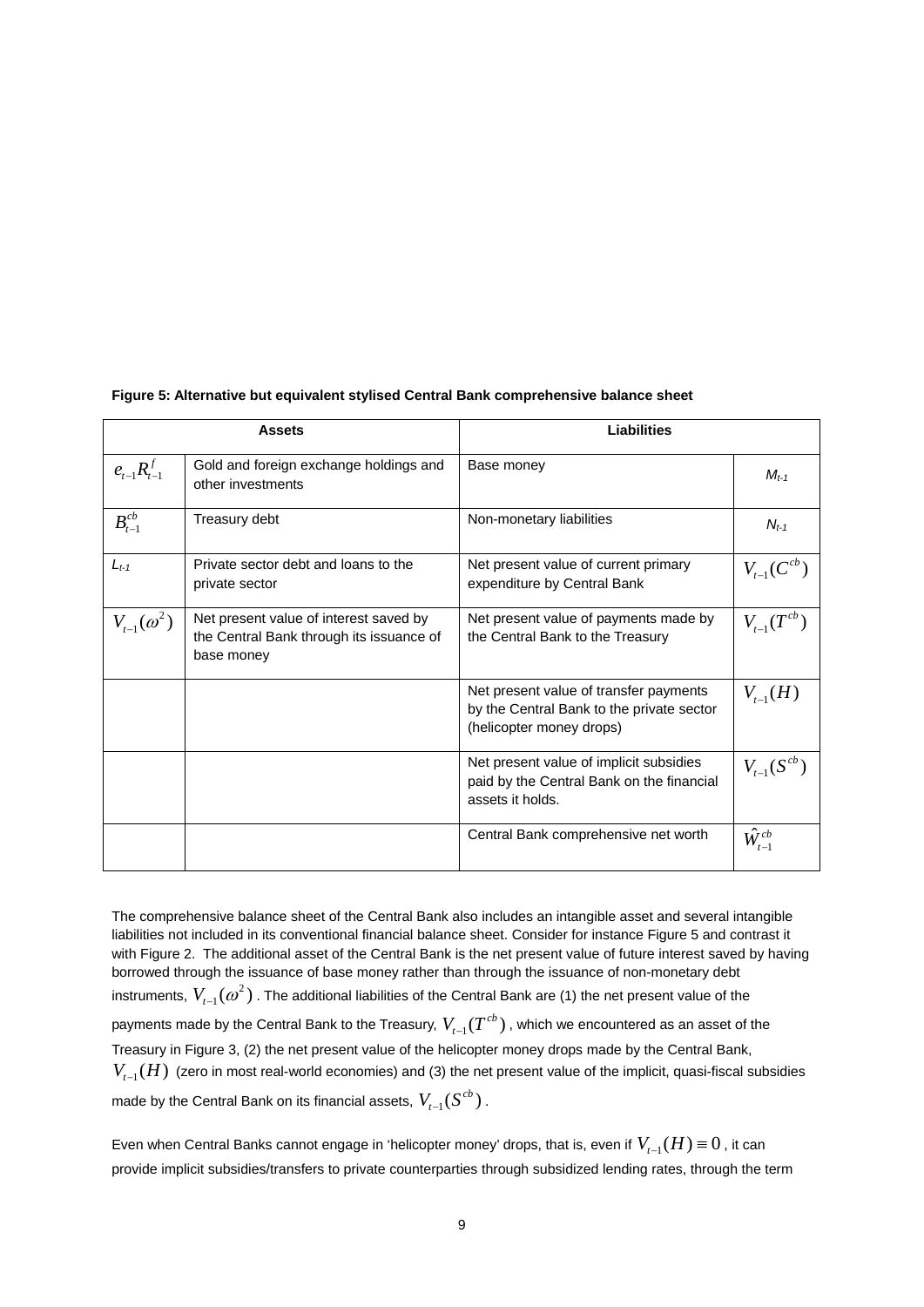$V_{t-1}(S^{cb})$  in Figure 5. Take the two 3–year Longer-term Refinancing Operations of the ECB in December 2011 and February 2012. These loans were made at an interest rate linked to the official policy rate, the refi rate. This stands currently at 1.00 percent but is expected by us to come down to 0.50 percent by the end of the year and to remain at that level over the life of the LTRO. Over the 3 years of the LTRO, the bank's cost of borrowing could therefore be as little as 60 basis points. In addition, collateral requirements for the loans were weakened dramatically. There can be little doubt that these LTROs involved a significant subsidy from the ECB to the borrowing banks, in our view at least 3.00 percent per year. With just over 1 trillion worth of LTROs undertaken, the annual subsidy would be €30bn; over three years the NPV of the subsidy would be around €85.6bn, using a four percent discount rate for the NPV calculations.

As noted earlier, the main asset of the sovereign is highly illiquid: the NPV of future taxes, levies and social security contributions, denoted  $V_{t-1}(T^p)$ . It may be possible to securitise some future tax flows and thus turn the NPV of such taxes into tradable instruments, but this has only been attempted on a limited scale and the resulting financial instruments have not been widely traded in liquid markets. Among the revenue streams of the Central Bank are the bulk of the distributed profits of the Central Bank,  $V_{t-1}(T^{cb})$ . Typically, the national

Treasury is the beneficial owner (and in some cases, as in the UK, the legal owner) of the Central Bank, and the non-retained part of Central Bank profits are paid out as a form of dividends to the national Treasury. The equity in the Central Bank, even in those cases where the Central Bank is formally a joint stock company, is usually not traded, however, so the Treasury, even where it holds most or all of the Central Bank's equity, cannot realize the NPV of future Central Bank profits by selling the equity. The actual stream of payments made by the Central Bank to the Treasury in any give period need bear little relationship to economic profits earned in that period. The value of  $T^{cb}$  in one or more periods and even of  $V_{t-1}(T^{cb})$  could be negative if the Treasury makes transfers to the Central Bank, say to recapitalize it.

Another key future stream of resources for the sovereign comes from *foregone* public spending, that is, a reduction in  $V_{t-1}(C)$ . The NPV of primary (non-interest) general government current spending is a key

intangible liability. If it were possible to turn commitments to future cuts in public spending – a reduction in an illiquid liability – into a matching capacity to issue new liquid liabilities, one would have achieved a financial engineering miracle: the de-facto securitization of future public spending cuts. This may be possible when optimism, confidence and trust in the government are high. But when pessimism rules, confidence has vanished and trust is weak, the government may be unable to translate promises of future public spending cuts or of future tax increases into a present ability to fund itself in the markets. Even during normal times the bulk of the intangible assets of the sovereign is illiquid and of long-maturity, and even a determined attempt to reduce the intangible liabilities of the government need not translate into any significant increase in its ability to borrow today.

In addition to holding significant amounts of illiquid intangible assets and liabilities, many sovereigns have nontrivial financial deficits and/or a sizeable stock of sovereign debt, part of which matures and requires re-financing each period. Most governments therefore have regular, recurrent funding needs. Like banks, sovereigns therefore suffer from maturity and liquidity mismatch among their assets and liabilities. So even if the sovereign is solvent – provided it can get funded at yields that reflect the market's belief that the sovereign *is* solvent – this sovereign could be tripped into a fundamentally unwarranted payments default should the market instead adopt the 'self-fulfilling fear equilibrium belief' that the government is (most likely) not solvent. A lender of last resort capable of issuing an unquestionably liquid instrument (for instance base money) in any amount, may well be necessary to trump the 'fear equilibrium' or 'sovereign debt run equilibrium' that always threatens the sovereign, just as the lender of last resort is necessary to prevent solvent but illiquid banks from succumbing to a bank run (see also Kopf (2011)). The truth of this proposition has been underlined several times since 2010 in the case of the euro area (EA) where a single central bank faces 17 sovereigns. It is equally true, however, in the case of the US, where a single sovereign faces the Central Bank (see also de Grauwe (2011a) and Gros and Mayer (2010)).

The economic logic of the intertemporal budget constraints implies that the Treasury is solvent if and only if its comprehensive net worth is non-negative,  $\hat{W}_{t-1} \ge 0$ . Likewise, the Central Bank is solvent if and only if its comprehensive net worth is non-negative,  $\hat{W}_{t-1}^{cb} \geq 0$ . These solvency conditions are, of course, quite consistent with the conventionally defined financial net worth of the Treasury, W, and/or the conventionally defined financial net worth of the Central Bank,  $W^{cb}$ , being negative. This can be seen by noting that: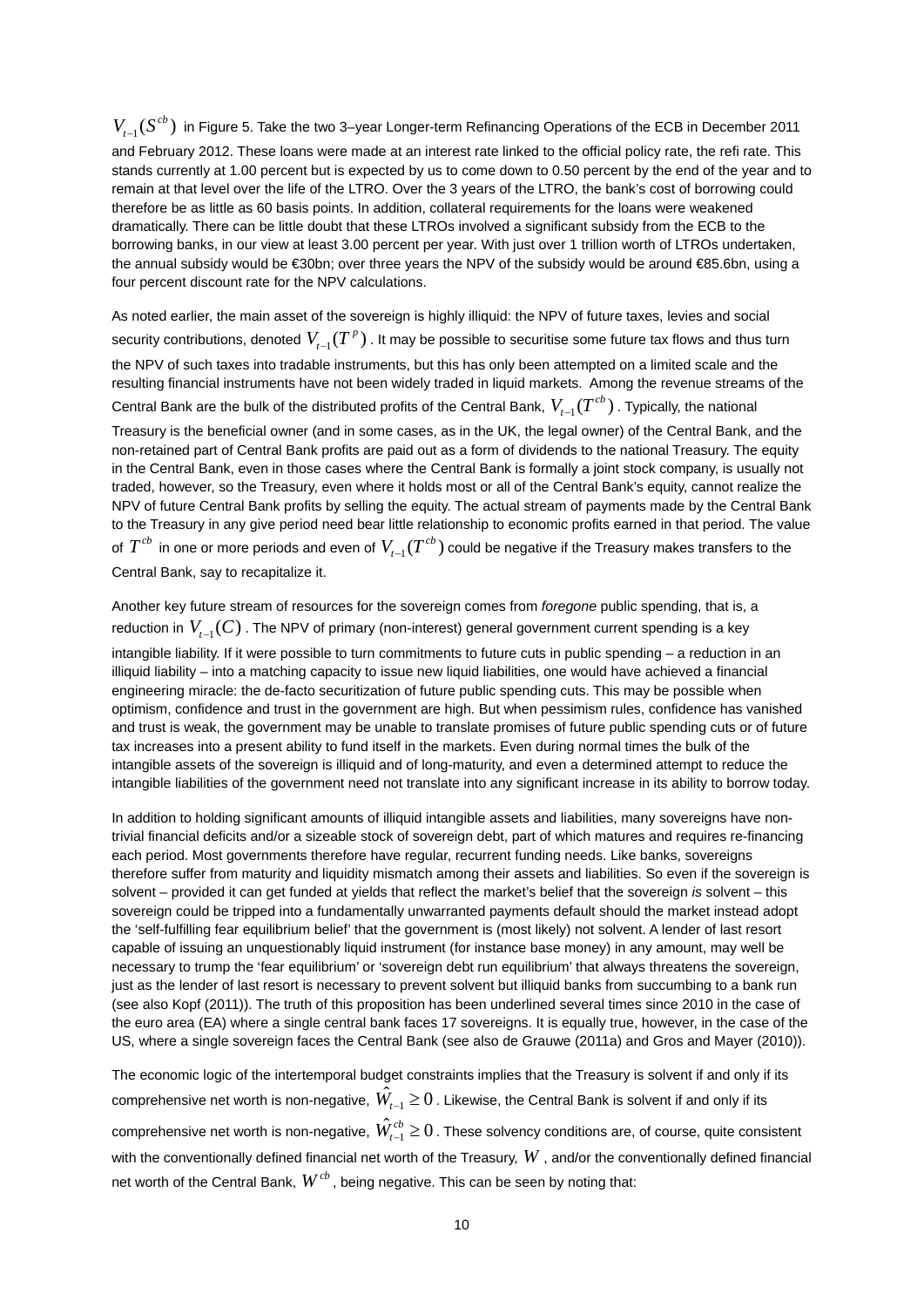$$
\hat{W} \equiv W + V(T^p) + V(T^{cb}) - V(S) - V(C)
$$
\n(23)

and that

$$
\hat{W}^{cb} \equiv W^{cb} + V(\omega^2) - V(C^{cb}) - V(T^{cb}) - V(H) - V(S^{cb})
$$
\n(24)

In the case of the Central Bank, for instance, even if its conventional financial net worth (regulatory net worth or regulatory capital) were negative, comprehensive net worth could be positive if the net present value of future interest saved because of the Central Bank's monopoly of the issuance of domestic base money, exceeds the net present value of its future running costs,  $V(C^{cb})$  , its future payments to the Treasury,  $V(T^{cb})$  , its future helicopter money drops,  $V(H)$  and its future quasi fiscal subsidies on its lending and other assets,  $V(S^{cb})$  .

Finally, Figure 6 presents the conventional balance sheet of the consolidated general government (Treasury) and Central Bank, and Figures 7 and 8 present two equivalent representations of the comprehensive budget constraint of the consolidated general government (Treasury) and Central Bank, corresponding to equation (21), respectively equation (22).

|                     | <b>Assets</b>                                                                                                                                            | Liabilities                                                                      |                                    |
|---------------------|----------------------------------------------------------------------------------------------------------------------------------------------------------|----------------------------------------------------------------------------------|------------------------------------|
| $P_{t-1}^K K_{t-1}$ | Market value of land, real<br>estate, structures, mineral<br>assets and other real assets.<br>equity in public enterprises and<br>other financial assets | Base money                                                                       | $M_{t-1}$                          |
|                     |                                                                                                                                                          | Non-monetary liabilities of the<br><b>Central Bank</b>                           | $N_{t-1}$                          |
|                     |                                                                                                                                                          | Marketable and non-marketable<br>Treasury debt held by public                    | $B_{t-1}^p$                        |
|                     |                                                                                                                                                          | Consolidated Treasury and<br>Central Bank conventional or<br>financial net worth | $W_{t-1} = W_{t-1} + W_{t-1}^{cb}$ |

#### **Figure 6: Conventional balance sheet of consolidated Treasury and Central Bank**

#### **Figure 7: Comprehensive balance sheet of consolidated Treasury and Central Bank.**

|                                 | <b>Assets</b>                                                                                                                                       | Liabilities                                                                                        |              |
|---------------------------------|-----------------------------------------------------------------------------------------------------------------------------------------------------|----------------------------------------------------------------------------------------------------|--------------|
| $P_{t-1}^{K}K_{t-1}-V_{t-1}(S)$ | Fair value of land, real estate,<br>structures, mineral assets and other<br>real assets, equity in public<br>enterprises and other financial assets | Non-monetary liabilities of the<br><b>Central Bank</b>                                             | $N_{t-1}$    |
| $V_{t-1}(T^p)$                  | Net present value of taxes, levies and<br>social security contributions                                                                             | Marketable and non-marketable<br>general government debt                                           | $B_{t-1}^p$  |
| $V_{t-1}(\omega)$               | Net present value of future base<br>money issuance                                                                                                  | NPV of consolidated Treasury and<br>Central Bank primary current<br>expenditure                    | $V_{t-1}(C)$ |
|                                 |                                                                                                                                                     | Net present value of transfer<br>payments by the Central Bank to<br>the private sector (helicopter | $V_{t-1}(H)$ |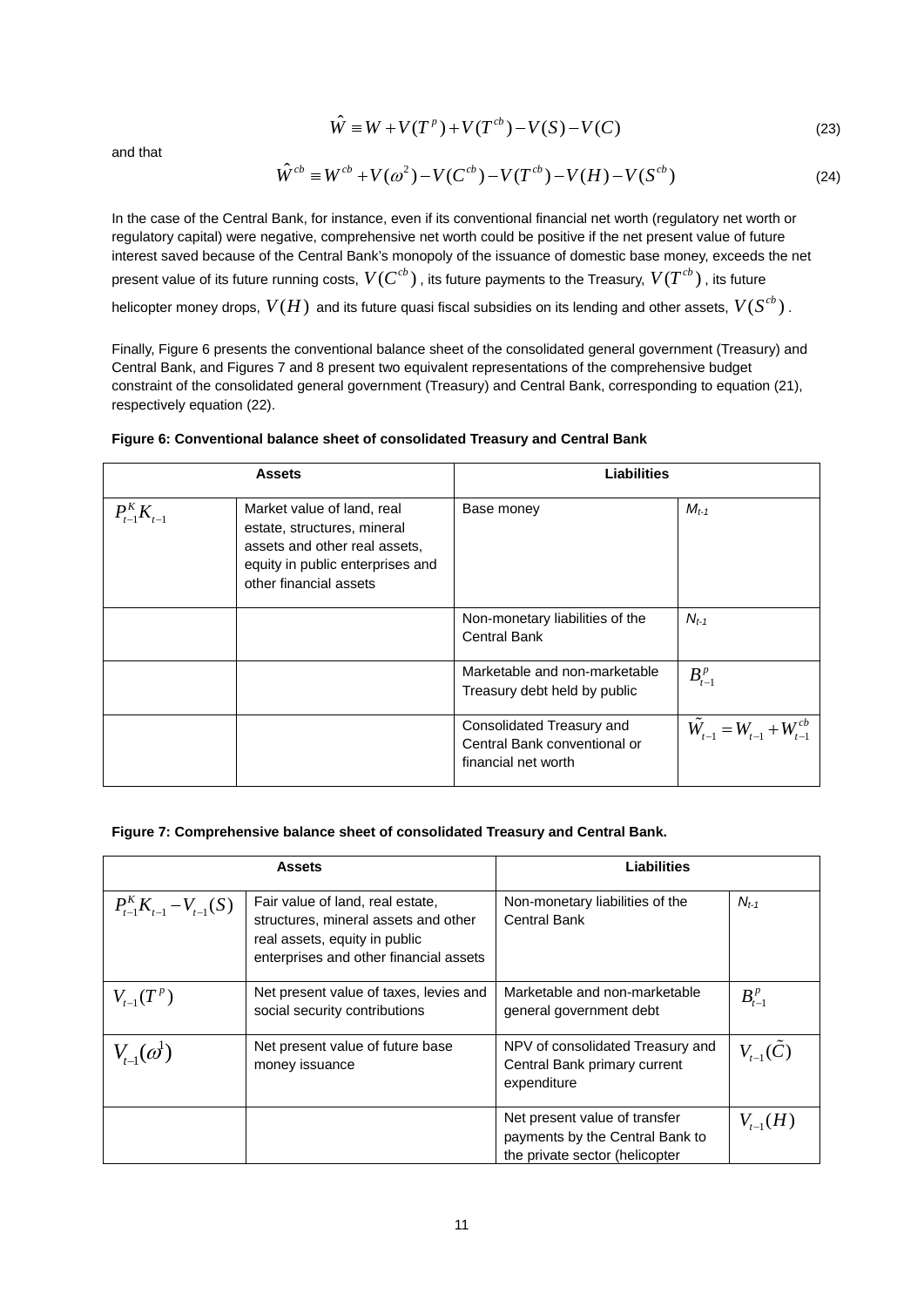|  | money drops)                                                                                             |                   |
|--|----------------------------------------------------------------------------------------------------------|-------------------|
|  | Net present value of implicit<br>subsidies paid by the Central Bank<br>on the financial assets it holds. | $V_{t-1}(S^{cb})$ |
|  | Comprehensive consolidated<br>Treasury and Central Bank net<br>worth                                     | ∕<br>$W_{t-1}$    |

**Figure 8: Alternative but equivalent comprehensive balance sheet of consolidated Treasury and Central Bank.** 

|                                 | <b>Assets</b>                                                                                                                                          | <b>Liabilities</b>                                                                                                 |                             |
|---------------------------------|--------------------------------------------------------------------------------------------------------------------------------------------------------|--------------------------------------------------------------------------------------------------------------------|-----------------------------|
| $P_{t-1}^{K}K_{t-1}-V_{t-1}(S)$ | Fair value of land, real estate,<br>structures, mineral assets and other<br>real assets, equity in public<br>enterprises and other financial<br>assets | Base money                                                                                                         | $M_{t-1}$                   |
| $V_{t-1}(T^p)$                  | Net present value of taxes, levies<br>and social security contributions                                                                                | Non-monetary liabilities of the<br><b>Central Bank</b>                                                             | $N_{t-1}$                   |
| $V_{t-1}(\omega^2)$             | Net present value of future base<br>money issuance                                                                                                     | Marketable and non-marketable<br>general government debt                                                           | $B_{t-1}^p$                 |
|                                 |                                                                                                                                                        | NPV of consolidated Treasury and<br>Central Bank primary<br>currentexpenditure                                     | $V_{t-1}(\tilde{C})$        |
|                                 |                                                                                                                                                        | Net present value of transfer<br>payments by the Central Bank to the<br>private sector (helicopter money<br>drops) | $V_{t-1}(H)$                |
|                                 |                                                                                                                                                        | Net present value of implicit<br>subsidies paid by the Central Bank<br>on the financial assets it holds.           | $V_{t-1}(S^{cb})$           |
|                                 |                                                                                                                                                        | Comprehensive consolidated<br>Treasury and Central Bank net<br>worth                                               | $\widehat{\tilde{W}}_{t-1}$ |

Note that the comprehensive net worth of the consolidated Treasury and Central Bank,  $\widehat{\tilde{W}}_{t-1}$  , can be positive even when either the financial net worth of the Treasury or the financial net worth of the Central Bank, or both, are negative. This follows from

$$
\begin{aligned}\n\widehat{\tilde{W}} & \equiv \tilde{W} + V(T^{\,p}) + V(\omega^2) - V(\tilde{C}) - V(H) - V(\tilde{S}) \\
& = W + W^{cb} + V(T^{\,p}) + V(\omega^2) - V(\tilde{C}) - V(H) - V(\tilde{S})\n\end{aligned} \tag{25}
$$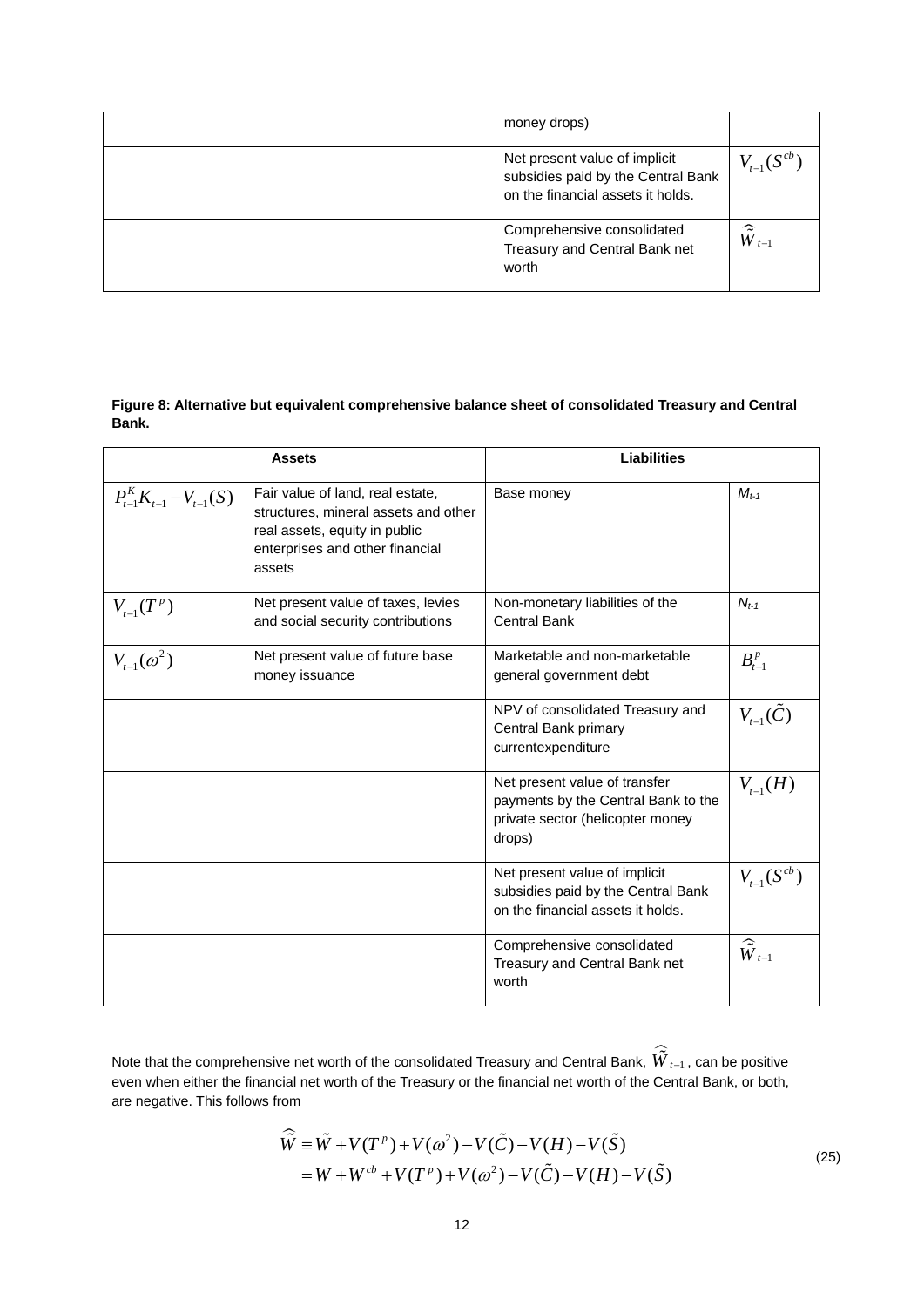The comprehensive balance sheet of the consolidated Treasury and Central Bank adds the intangible assets and the intangible liabilities of both the Treasury and the Central Bank to the conventional or financial balance sheet of the consolidated Treasury and Central Bank.

Of particular importance for our purposes are the difference between the conventional and comprehensive balance sheets of the Treasury alone (Figures 1 and 3 respectively) and their consolidated counterparts, given in Figures 6 and 8 respectively. Contrast Figures 3 and 8. The additional NPV of the resources the Central Bank brings to the consolidated Treasury and Central Bank balance sheet is the NPV of current and future seigniorage, where seigniorage is defined as interest saved by borrowing through the issuance of base money rather than through the issuance of non-monetary debt instruments. Base money consists of coin and currency, which bear a zero nominal interest rate, and overnight deposits or demand deposits held by commercial banks and other eligible counterparties with the Central Bank, also referred to as commercial bank reserves with the Central Bank. These reserves carry a Central-Bank-determined remuneration rate. But the contribution of the Central Bank to the asset side of Figure 8 is not the only significant contribution it makes to the public finances. On the liability side of Figure 8 (and indeed of Figure 6) appears the stock of base money. Since the Central Bank has the ability to issue this unquestionably liquid liability at will, the consolidated general government should never face a potential *domestic currency* illiquidity problem, unlike the conventional general government, whose financial liabilities held by the public,  $B^p$  can become illiquid.

## **4. Other potential lenders of last resort for Euro area sovereigns**

In principle, the domestic Central Bank is not the only possible lender of last resort for sovereigns. Sovereigns could also rely on some form of self-insurance, e.g. by amassing a large stock of liquid financial assets, or an external institution, such as the International Monetary Fund, could play the role of lender of last resort. Both of these alternative sources of emergency liquidity are likely to be useful (and are in fact used) in the euro area, but are simply not large enough to replace the Central Bank as the primary lender of last resort for domestic currency liquidity for euro area sovereigns and banks. The insufficient size of the facilities available to these other potential lenders of last resort is not dictated by the laws of nature or of economics – it is a consequence of unwillingness/political inability of the political leadership in the euro area and in the wider global community to create facilities of sufficient size.

As noted above, a truly credible LOLR needs to be able to issue unquestionably liquid instruments in any amount and on demand, that is, without delay. At a minimum, a credible LOLR should be able to cover the plausible liquidity needs of the agents that are potentially vulnerable to a funding strike by private investors. In the euro area, one way to make the latter requirement operational is to estimate the total financing requirements of euro area sovereigns over, say, the next two or three years. These are presented in Figure 9. As Figure 9 shows, the gross financing requirements of the euro area periphery (Greece, Cyprus, Ireland, Italy, Portugal and Spain), estimated as maturing general government bonds and bills plus estimates for the general government deficit, and for the EA 'soft core' (Austria, Belgium, France, Netherlands) exceed EUR1trn in 2012 alone. For the euro area as a whole, gross financing requirements for the general governments are closer to EUR1.5trn for 2012 alone. If we assume that the lender of last resort should be able to cover at least two years' worth of funding for all EA sovereigns, its minimum funding capacity better not fall short of EUR3trn.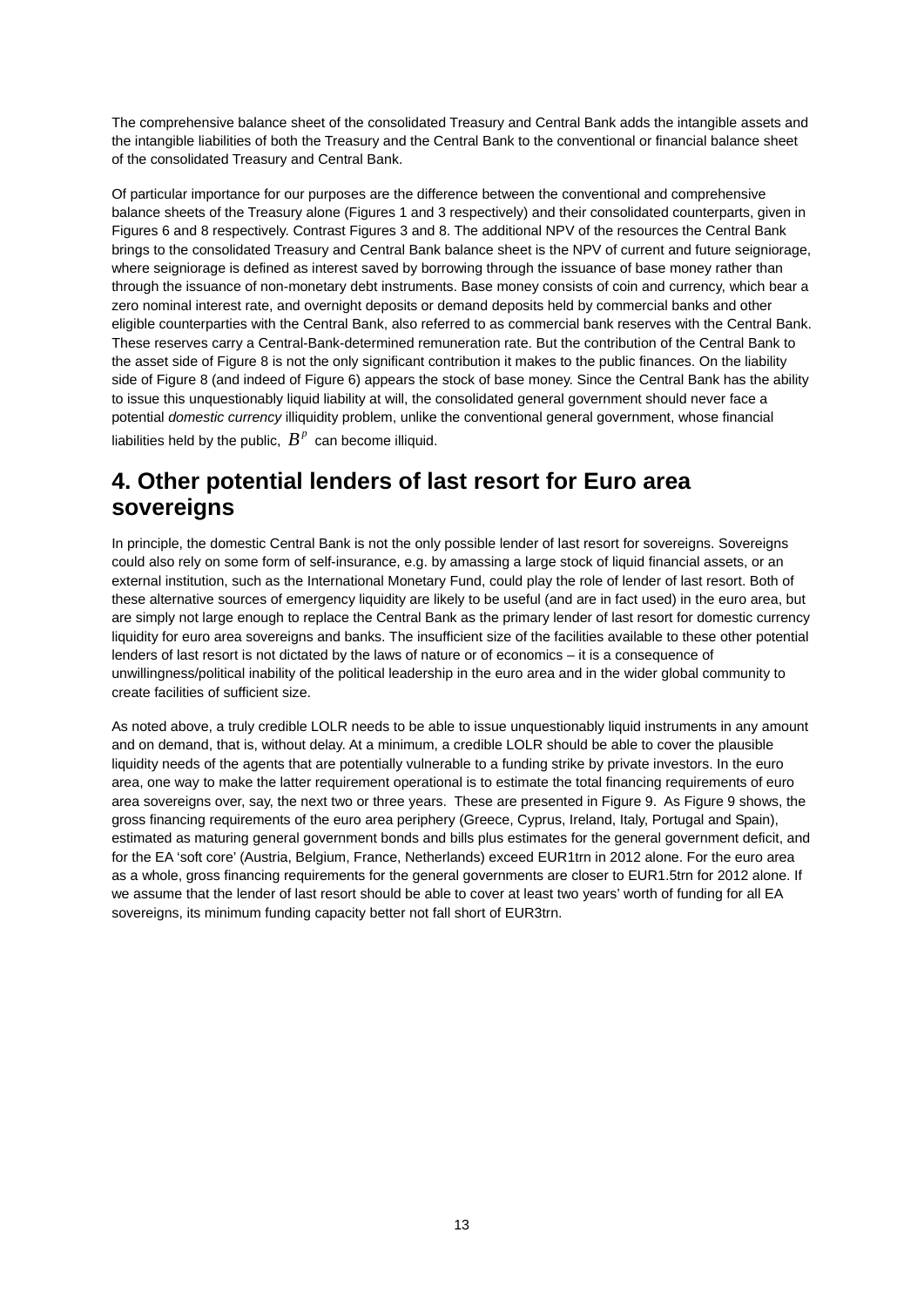| Country/Group      | 2012   | 2013   | 2014  | 2012 - 2014 Q2 |
|--------------------|--------|--------|-------|----------------|
| Austria            | 26.7   | 24.9   | 31.5  | 56.7           |
| Belgium            | 81.0   | 43.4   | 31.3  | 117.5          |
| Cyprus             | 4.1    | 2.5    | 0.9   | 6.0            |
| Finland            | 18.9   | 7.9    | 7.7   | 21.7           |
| Greece             | 44.9   | 25.1   | 23.7  | 76.5           |
| Ireland            | 21.7   | 19.5   | 20.7  | 50.2           |
| Italy              | 388.6  | 211.1  | 162.5 | 567.1          |
| Spain              | 201.3  | 156.0  | 95.2  | 386.4          |
| Portugal           | 29.7   | 19.2   | 18.0  | 53.3           |
| France             | 429.2  | 225.9  | 158.3 | 634.5          |
| Germany            | 281.9  | 224.9  | 178.9 | 519.4          |
| <b>Netherlands</b> | 91.4   | 56.6   | 46.0  | 157.0          |
| $GR+IR+PO$         | 100.5  | 66.3   | 63.3  | 186.0          |
| CY+GR+IR+PO+SP+IT  | 726.3  | 451.7  | 328.6 | 1180.6         |
| Total              | 1619.4 | 1016.9 | 774.6 | 2646.4         |
|                    |        |        |       |                |

Note: Redemptions are bond and bill redemptions due in the respective years. Government agency debt is not included. Budget deficit forecasts are IMF forecasts for Austria, Finland, Cyprus, Netherlands and CIRA forecasts for all others.

Source: Bloomberg, IMF and Citi Investment Research and Analysis

In the euro area, self-insurance could be carried out at the national level or by some or all euro area countries joining together to create a common liquidity facility (through an EA/EU-wide facility or based on an intergovernmental agreement). The European Financial Stability Facility (EFSF) and the European Stability Mechanism (ESM), as well as their smaller relative, the European Financial Stabilisation Mechanism (EFSM), belong to the latter category. The EFSF was created in June 2010 to provide nominally up to EUR440bn in loans (even though its lending capacity compatible with a desired AAA-rating was much smaller at around EUR255bn at most) to EA countries in need. Subsequently, its size has been raised to provide an effective lending ceiling of EUR440bn and its mandate widened to include not only loans to sovereigns, but interventions in primary and secondary EA sovereign markets, precautionary facilities, support for EA banks (even though this would still need to be routed through the sovereign) and credit enhancements for sovereign bonds. In June 2011, the notional size of the EFSF was increased to EUR780bn so as to increase its effective size to EUR440bn.<sup>3</sup> The EFSF is backed by guarantees from EA member states and funds itself in the market. Until October 2011, it was only able (by statute) to issue debt to meet its near-term lending commitments. Since October 2011, the EFSF can do a limited amount of pre-funding, but now as before there are no plans to pre-fund a significant portion of the EFSF's lending capacity. The member state guarantees, furthermore, are not joint-and-several, but pro-rata, with each contributing country's share based on its equity share in the ECB. The successor facility of the EFSF, the ESM, is supposed to become operational on July 1, 2012. It has the same mandate as the EFSF, but unlike the EFSF, it is supposed to be permanent, and it is partly backed by paid-in capital. It is also expected to have senior creditor status vis-à-vis all creditors other than the IMF, and includes a sovereign debt restructuring mechanism, partly contractual or market-based (through mandatory collective action clauses (CACs) for euro area sovereign debt issues from 2013) and partly statutory.

After the March 31, 2012 decision to allow the ESM to run side-by-side with the EFSF, the maximum liquidity that the EFSF/ESM can provide is EUR700bn (including the almost EUR200bn that have already been committed to the Irish, Portuguese and Greek programmes with EFSF participation). This is a substantial amount, but still falls far short of the plausible liquidity needs pointed out above. What is more, the EUR700bn are largely a theoretical funding capacity – as noted, the EFSF/ESM are only pre-funded to a very limited degree and do not have the ability to issue unquestionably liquid instruments at short notice without the support of the Central Bank – the ECB. The limit on the size of the EFSF/ESM was a political decision of the euro area political authorities (the heads of state and heads of government and their ministers of finance). Another political decision, even though it was likely also driven by legal concerns, was not to make the link between the EA rescue facilities and the ECB official, e.g. by providing the EFSF/ESM with a banking license that would have made it an eligible counterparty of the Eurosystem Central Banks for repos and other collateralized loans. But without access to ECB liquidity, even a much larger nominal funding ceiling for the EFSF/ESM is unlikely to enable these facilities, severally or

 3 The nominal or notional size of the EFSF is larger than its effective size or its lending capacity because the EA heads of state and heads of government (HoSHoGs) wanted the facility to be rated triple A, which was much higher than the average sovereign rating in the euro area, and because countries that are themselves on a Troika programme are not asked to contribute to the EFSF lending to other EA member states.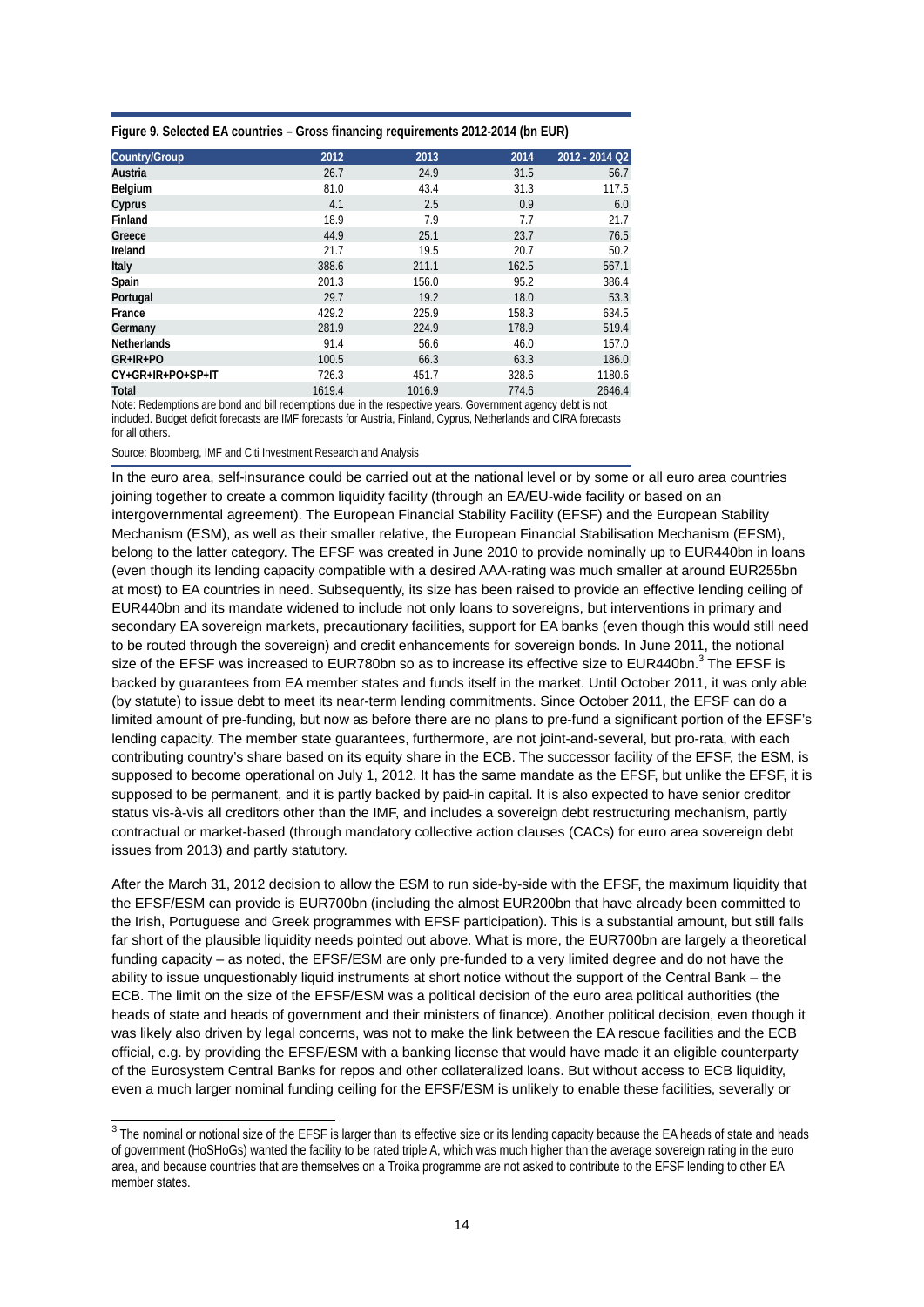running in tandem, to play the role of a truly credible lender of last resort for euro area sovereigns. Truly selfinsuring during a crisis is not an option.

Liquid gold and hard-currency foreign exchange reserves, including IMF quotas, are in principle part of the stock of available foreign assets. However, part of the EA stock of gold and foreign exchange reserves is held by the ECB and much of the rest by the national Central Banks (NCBs). Unlike Japan, the UK and the US, where the Treasury is the owner of the gold and foreign exchange reserves, with the Central Banks only acting as agents for their national Treasuries in the foreign exchange markets, the ownership and control of the EA gold and foreign exchange reserves is rather opaque. The Bundesbank in 2011 effectively vetoed German government plans for using the German IMF quotas to supplement the resources of the EFSF, and the German contribution to the IMF's fund-raising campaign for the EA, supposed to be around €50bn, also appears to require the consent of the Bundesbank.

| <b>Effective size:</b>                             | 440.0    |
|----------------------------------------------------|----------|
| Irish (€17.7bn) and Portuguese (€26bn) programmes: | $-43.7$  |
| <b>EFSF contribution to 1st Greek program</b>      | $-27.0$  |
| 2 <sup>nd</sup> Greek program                      | $-109.1$ |
| Theoretical Maximum Remaining Capacity:            | 259.2    |
|                                                    |          |

#### **Figure 11. EFSM – Financial Capacity (billions EUR)**

| <b>Effective size:</b>                             | 60.0    |
|----------------------------------------------------|---------|
| Irish (€22.5bn) and Portuguese (€26bn) programmes: | $-48.5$ |
| <b>Maximum Remaining Capacity:</b>                 |         |

Source: EFSF and CIRA Source: European Commission and CIRA

A second alternative to the ECB as LoLR for EA sovereigns would be for an external institution, probably the IMF, to play the role of a lender of last resort. This LoLR support could take the form of sufficiently large credit lines or overdraft facilities that provide guaranteed and unconditional access to credit under all circumstances, or they could take the form of sufficiently large discretionary lending arrangements, potentially on terms and conditions (henceforth conditionality) regarding fiscal-financial austerity and structural reform.

Of course, the IMF is already involved in the Irish, Greek and Portuguese troika programmes to the tune of almost EUR100bn, even though it is at the very least debatable that these operations meet the definition of lending to illiquid rather than insolvent institutions – in the case of Greece, the sovereign default of March-April 2012 could, in our view, have been anticipated when the IMF joined the first troika programme for that country in May 2010. The IMF is also likely to be involved in efforts to provide funding to other illiquid EA sovereigns in the future, most likely Spain and Italy, but the scope of its own funding contribution will be limited, for two reasons. First, its membership is deeply divided on the issue of substantially increasing IMF exposure to the euro area. Among the G7, the US, the UK and Canada are skeptical. Many emerging markets perceive the IMF to be unduly lenient with its European debtors, compared to the severe conditions many EM countries had to satisfy to obtain IMF support in the past. Second, the financial resources of the IMF are, in any case, limited. In February 2012, the IMF's forward commitment capacity stood at USD398bn. At the G20 meeting in Washington, DC, IMF MD Lagarde announced on April 20, 2012 that she had obtained commitments to increase the IMF's resources by at least USD430bn.<sup>4</sup> A substantial share of the resource increase would come from the EA countries themselves which had pledged €150bn expected to be contributed by the NCBs of the euro area. But even if the resource increase comes through as planned and even if most of it were to be available for LoLR funding to EA sovereigns, it would still fall short of the minimum size required for a credible LoLR for EA sovereigns.

IMF resources of various shapes – be it as funding provided through a precautionary program or a full-blown program (Stand-by Agreement) – could be a useful addition to the combined lender of last resort facility for the EA member states, but are likely to play no more than a supporting role in keeping the euro area sovereigns funded.

 4 See http://www.imf.org/external/np/sec/pr/2012/pr12144.htm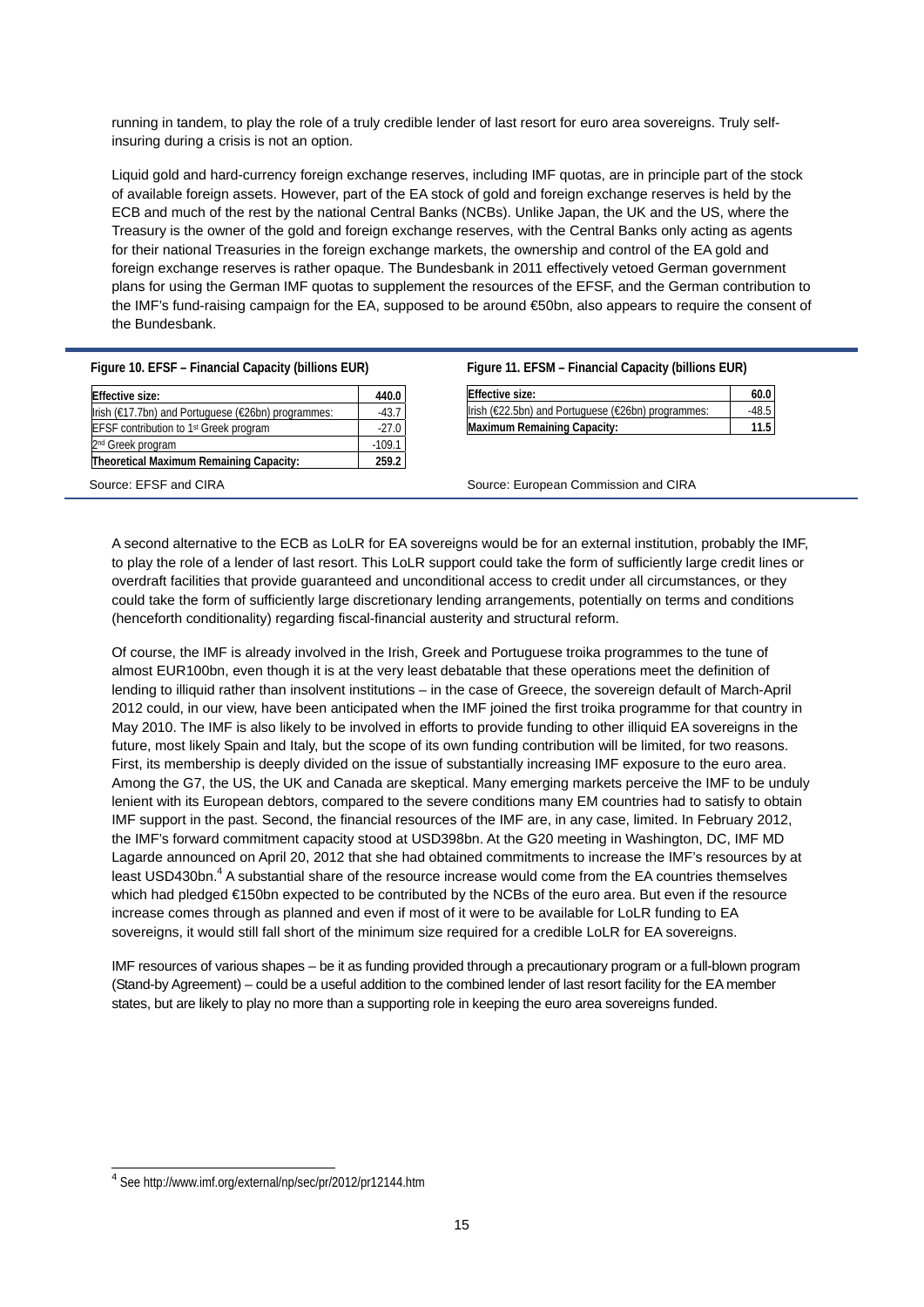| Figure 11. IMF – Financial resources, as of end-February 2012                                                                                                                                                                                         |        |                    |  |  |  |
|-------------------------------------------------------------------------------------------------------------------------------------------------------------------------------------------------------------------------------------------------------|--------|--------------------|--|--|--|
|                                                                                                                                                                                                                                                       | bn USD | % change from 2010 |  |  |  |
| I. Total resources                                                                                                                                                                                                                                    | 841.4  | 34.7               |  |  |  |
| Members' currencies                                                                                                                                                                                                                                   | 408.3  | 13.8               |  |  |  |
| <b>SDR</b> holdings                                                                                                                                                                                                                                   | 15.9   | 174.1              |  |  |  |
| Gold holdings                                                                                                                                                                                                                                         | 4.9    | 0.0                |  |  |  |
| Other assets                                                                                                                                                                                                                                          | 21.5   | 110.8              |  |  |  |
| Available under NAB activation 1/                                                                                                                                                                                                                     | 314.0  | n/a                |  |  |  |
| Other borrowing arrangements                                                                                                                                                                                                                          | 76.9   | $-68.6$            |  |  |  |
| II. Less: Non-usable resources                                                                                                                                                                                                                        | 224.8  | 44.9               |  |  |  |
| Of which: Credit outstanding                                                                                                                                                                                                                          | 137.7  | 60.7               |  |  |  |
| III. Equals: Usable resources                                                                                                                                                                                                                         | 616.6  | 31.4               |  |  |  |
| IV. Less: Undrawn balances under GRA arrangements                                                                                                                                                                                                     | 176.0  | 10.1               |  |  |  |
| V. Equals: Uncommitted usable resources                                                                                                                                                                                                               | 440.6  | 42.4               |  |  |  |
| VI. Plus: Repurchases one-year forward                                                                                                                                                                                                                | 19.2   | 540.0              |  |  |  |
| VII. Less: Repayments of borrowing due one-year forward                                                                                                                                                                                               | 1.1    | n/a                |  |  |  |
| VIII. Less: Prudential balance 2/                                                                                                                                                                                                                     | 61.7   | $-43.4$            |  |  |  |
| IX. Equals: Forward commitment capacity (FCC)                                                                                                                                                                                                         | 397.7  | 95.4               |  |  |  |
| 1/ Reflects second activation of the enlarged NAB on October 1, 2011 (SDR 189 billion) and undrawn committed<br>$\mathcal{C}$ , and $\mathcal{C}$ , and $\mathcal{C}$ , and $\mathcal{C}$ , and $\mathcal{C}$ , and $\mathcal{C}$ , and $\mathcal{C}$ |        |                    |  |  |  |

resources from the first enlarged NAB activation. 2/ As of April 1, 2011, amounts available under Fund bilateral borrowing and note purchase agreements of NAB participants needed to cover financing of undrawn balances under pre-NAB approved Fund arrangements based on the current 1:1 bilateral borrowed to quota resources financing ratio and undrawn balances under bilateral agreements of non-NAB participants fully available to finance both pre- and post-NAB commitments.

Source: IMF and Citi Investment Research and Analysis

-

## **5. Four instruments through which the ECB can act as lender of last resort for sovereigns**

The ECB has thus far intervened as lender of last resort for the Spanish and Italian sovereigns using two instruments – outright purchases of sovereign debt in the secondary markets under the Securities Markets Programme (SMP) and the provision of subsidised funding to euro area banks that are eligible counterparties of the Eurosystem for repo operations. Financial repression by the national authorities in periphery countries where the sovereign continues to have market access (e.g. Spain and Italy) ensures that at least part of this very cheap ECB credit to banks end up being invested by these banks in national sovereign debt in amounts higher than and at yields lower than those that would prevail without official pressure on the banks. We expect it to use a third instrument before long: loans by national central banks to the IMF, which will be on-lent by the IMF to the sovereigns of Spain and Italy at low rates reflecting the IMF's preferred creditor status, as soon as these countries have accepted IMF or troika programmes and the associated conditionality. Unlike the EFSF and the ESM, which can make loans directly to governments and can purchase sovereign debt in both the primary and secondary markets, the ECB can only buy sovereign debt outright in the secondary markets. A fourth instrument. giving the ESM a banking license (making it an eligible counterparty for the ECB for repos and other forms of collateralized borrowing) may follow in due course.

### **5.1 Direct outright purchases in the secondary markets under the SMP**

The first, direct, instrument is the outright purchases of government securities in secondary markets under the Securities Markets Programme. The creation of the SMP was announced on 10 May 2010 and in principle covers the outright purchases of both private and public debt securities.<sup>5</sup>

<sup>5 &</sup>quot;In view of the current exceptional circumstances prevailing in the market, the Governing Council decided: 1. to conduct interventions in the euro area public and private debt securities markets (Securities Markets Programme) to ensure depth and liquidity in those market segments which are dysfunctional. The objective of this programme is to address the malfunctioning of securities markets and restore an appropriate monetary policy transmission mechanism. The scope of the interventions will be determined by the Governing Council. In making this decision we have taken note of the statement of the euro area governments that they *"will take all measures needed to meet [their] fiscal targets this year and the years ahead in line with excessive deficit procedures"* and of the precise additional commitments taken by some euro area governments to accelerate fiscal consolidation and ensure the sustainability of their public finances. In order to sterilise the impact of the above interventions, specific operations will be conducted to re-absorb the liquidity injected through the Securities Markets Programme. This will ensure that the monetary policy stance will not be affected... (http://www.consilium.europa.eu/uedocs/cmsUpload/ECB\_press\_releases.pdf)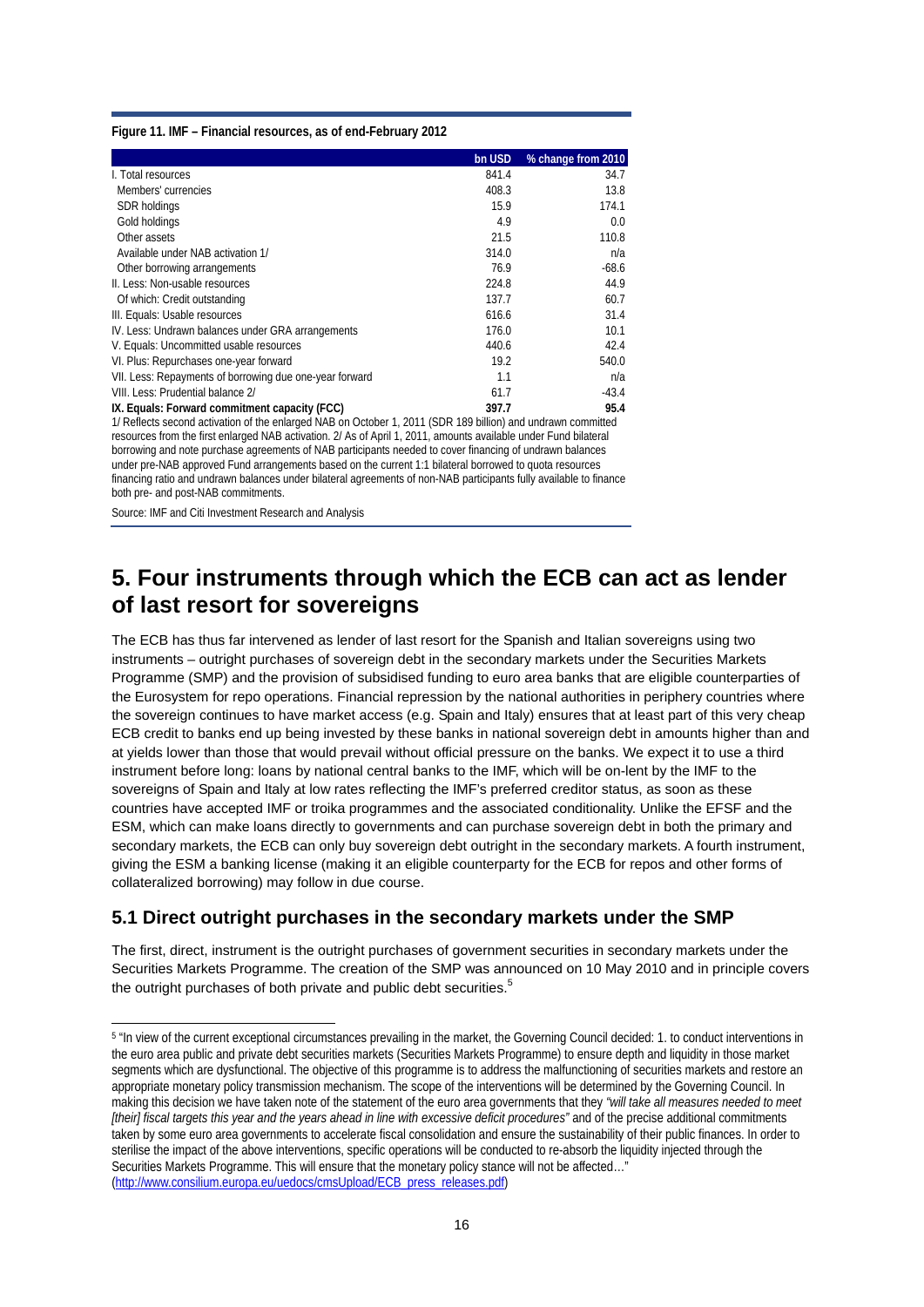On 13 April 2012, EA periphery sovereign debt worth €214 billion was outstanding under the SMP. The ECB does not publish data on the composition of its purchases, but it is widely assumed that so far the ECB has purchased Greek, Portuguese, Irish, Spanish and Italian government debt securities under the SMP. The flow of new sovereign debt purchases under the SMP has declined markedly recently and has been effectively zero since February 2012.

There is little doubt that the ECB's SMP purchases prevented major financial turmoil that could have resulted in a chain of defaults of likely solvent euro area banks and sovereigns, notably in May 2010 and again in August 2012 and October and November 2011.

But purchases in the secondary markets are an ineffective instrument for ensuring that the new funding needs of a sovereign (the sum of its financial deficit and the maturing debt) are met at a sustainable rate of interest for that sovereign. Unless the purchaser (in this case the ECB) is known to have deep pockets and to be willing and politically able to use all the resources it has at its disposal to cap the yield/set a floor under the price in the secondary markets, there is a risk that the purchaser ends up owning much of the outstanding stock of debt without doing much to save the sovereign from default by purchasing the gross new debt issuance. Since the ECB does not use rhetoric to support and leverage its purchases of sovereign debt in the secondary markets, even if it focuses its interventions around the dates of primary market issuance and auctions, it would likely have to spend much more to achieve the same impact on market yields (and on the sovereign's marginal funding cost) than it would have to spend if it did put its mouth where its money is, or if it focused on primary market purchases.

The reason the SMP is restricted to secondary market purchases is legal. Article 123.1 of the *Consolidated Version of the Treaty on the Functioning of the European Union* reads: "Overdraft facilities or any other type of credit facility with the European Central Bank or with the Central Banks of the Member States (hereinafter referred to as 'national central banks') in favour of Union institutions, bodies, offices or agencies, central governments, regional, local or other public authorities, other bodies governed by public law, or public undertakings of Member States shall be prohibited, as shall the purchase directly from them by the European Central Bank or national central banks of debt instruments." Lending to governments or primary market purchases are thus currently simply not on the menu for the ECB. Secondary market purchases are less effective, but at least they are legal in the sense of not forbidden by the Treaty.

The SMP route to provide LOLR support suffers from a serious shortcoming in our view by being limited to secondary market interventions. It is also subject to another shortcoming, namely that it lacks a mechanism for reinforcing the ability of sovereigns at the receiving end of LOLR support to validate the presumption of solvency. SMP support does not come with explicit fiscal or structural reform conditionality, nor is an explicit debt sustainability analysis a prerequisite for SMP support. In the absence of such a commitment mechanism, the availability of LOLR support has the potential to weaken incentives for fiscal discipline that could, ad extremum, turn an illiquidity problem into an insolvency problem.

Of course, conventional LoLR support to banks is granted to illiquid, but solvent institutions only, but is in principle provided without conditionality. Instead the borrower from the LoLR is supposed to provide good collateral, or rather, collateral that would be good under orderly market conditions. The distinction between illiquidity and insolvency is especially hard to make when the beneficiary/borrower does not offer collateral (as is typically the case for sovereign LoLR operations). Establishing the solvency of the beneficiary is especially hard in the case of sovereigns, for three reasons. First, as noted above, the main assets of governments are intangible – the present value of taxes, levies and social security contributions – and correspondingly hard to value. Second, and more importantly in the case of euro area sovereigns, the incentives of sovereigns to repay can sometimes be very uncertain. In the euro area, sovereign insolvency is in general a 'won't pay', not a 'can't pay' issue. Third, enforcement actions against sovereigns are notoriously difficult, especially when much of the outstanding government debt was issued under domestic law (and is therefore subject to legal transformation initiated by the country's legislative branch of government). Even when the debt was issued under foreign law (most often under New York or English law), the principle of sovereign immunity or simply diplomatic niceties prevent effective cross-border enforcement of rulings against governments. And gun-boat diplomacy as a means of sovereign contract enforcement is not what it used to be.

In the absence of a credible commitment mechanism for sovereigns, it should therefore come as no surprise that the ECB shies away from putting its mouth where its money is, i.e. it does not provide rhetorical support for its SMP LoLR operations.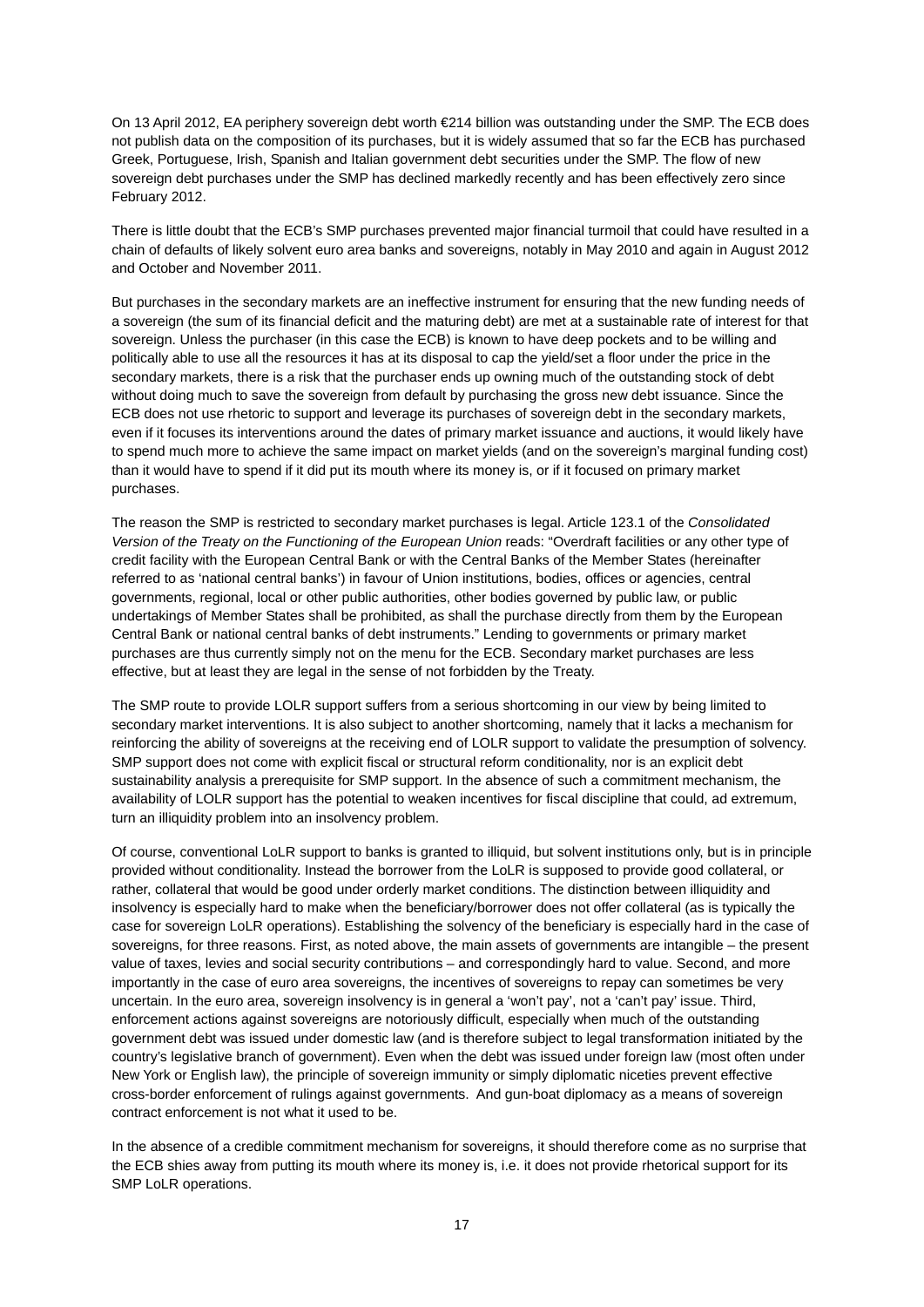A third potential shortcoming is that SMP purchases could, instead of carrying an illiquid, but likely solvent sovereign through a period of temporary loss of market access, cause persistent damage the prospects of the sovereign returning to being funded in the private markets. This can happen if the sovereign is, as a result of the SMP purchases, left with an 'overhang' of effectively senior creditors, including not only the ECB, but also potentially the IMF and the EFSF/ESM. In our view, the problem of 'seniority overhang' is a real one in the case of the troika programmes for Greece, Ireland and Portugal, but this is because these were not truly LoLR operations, as the borrowing sovereigns were not likely solvent even when the first SMP operations and troika programmes in their support were put together. For solvent, but illiquid sovereigns, the creation, through SMP purchases or through EFSF/ESM and IMF loans, of a class of senior creditors would be only of secondary concern. For the same reason, the argument that debt owned by official creditors should be pari passu with privately held debt therefore also does not hold much merit in the case of true LoLR operations.

But even if we discount the potential issue of seniority overhang, it is clear that the SMP is not fit for the purpose of providing credible and efficient LoLR support for EA sovereigns.

### **5.2 Indirect outright purchases of EA periphery sovereign debt in the primary markets though banks**

A second, indirect instrument is outright purchases of sovereign debt in the primary issue markets. The ECB and the NCBs are prohibited from doing this by the Treaty.<sup>6</sup> So they provide half of the required mechanism by making very cheap, heavily subsidised, credit available to banks, currently under the 3-year full-allotment LTROs, the first of which was implemented, to the tune of €489bn on December 22, 2011, and the second of which amounted to EUR529.5bn allotted on February 29.

The terms on which this funding is provided are very attractive. The interest rate is tied to the refi rate, which was 100 bps in April 2012 but could be down to 50 bps around before the end of 2012. Over the 3-year life of the LTRO, the average cost of funding could end up at as little as 60bps. Collateral standards were also relaxed at the same time that the 3-year LTROs were announced: "the Governing Council has decided…to increase collateral availability by (i) reducing the rating threshold for certain asset-backed securities (ABS), and (ii) allowing national Central Banks (NCBs), as a temporary solution, to accept as collateral additional performing credit claims (i.e. bank loans) that satisfy specific eligibility criteria."<sup>7</sup>

The other half of the mechanism is financial repression by the periphery authorities, which forces periphery banks and other regulated entities (such as pension funds and insurance companies) to purchase, often in the primary markets, more of their own sovereign's debt and at lower yields than they would voluntarily in the absence of moral suasion, arm twisting, friendly or not-so-friendly persuasion and other forms of pressure by the authorities. Arm-twisting of banks by the national authorities and national central banks can apply not just to the amount of national sovereign debt purchased by the banks at the sovereign debt auctions in the primary markets and to the terms on which this is bought, but also to the amount of uptake by the banks of the longer-term financing offered by the ECB.

The ECB/Eurosystem acts as the 'nice cop' in the financial repression policy by making available funding at highly subsidised rates, thus permitting banks that are forced to use part of their LTRO borrowing to purchase additional debt issued by their own sovereign to do so while still making an attractive return despite the financial repression. There is no serious downside for the banks that are subject to financial repression. The likely outcome is their sovereign not defaulting on its debt. Thanks to the subsidised LTRO funding, even government debt purchased at higher than fair prices in the primary issue markets offers an acceptable carry trade. In the unlikely event the sovereign defaults, those banks were already so heavily exposed to their own sovereigns (explicitly through holdings of government bonds or lending to the government, implicitly through the ripple effect that a sovereign default has on other bank exposures and on the banks' own funding conditions), that insolvency of the banks would likely have resulted even without the additional sovereign debt purchased as a result of financial repression. And by announcing that there will be no bank stress test in 2012, the European Banking Authority (EBA) has effectively taken away the threat that falling prices of government securities could lead to extra capital requirements in the near term.

 6 See footnote 5.

<sup>&</sup>lt;sup>7</sup> ECB Press Release, 8 December 2011.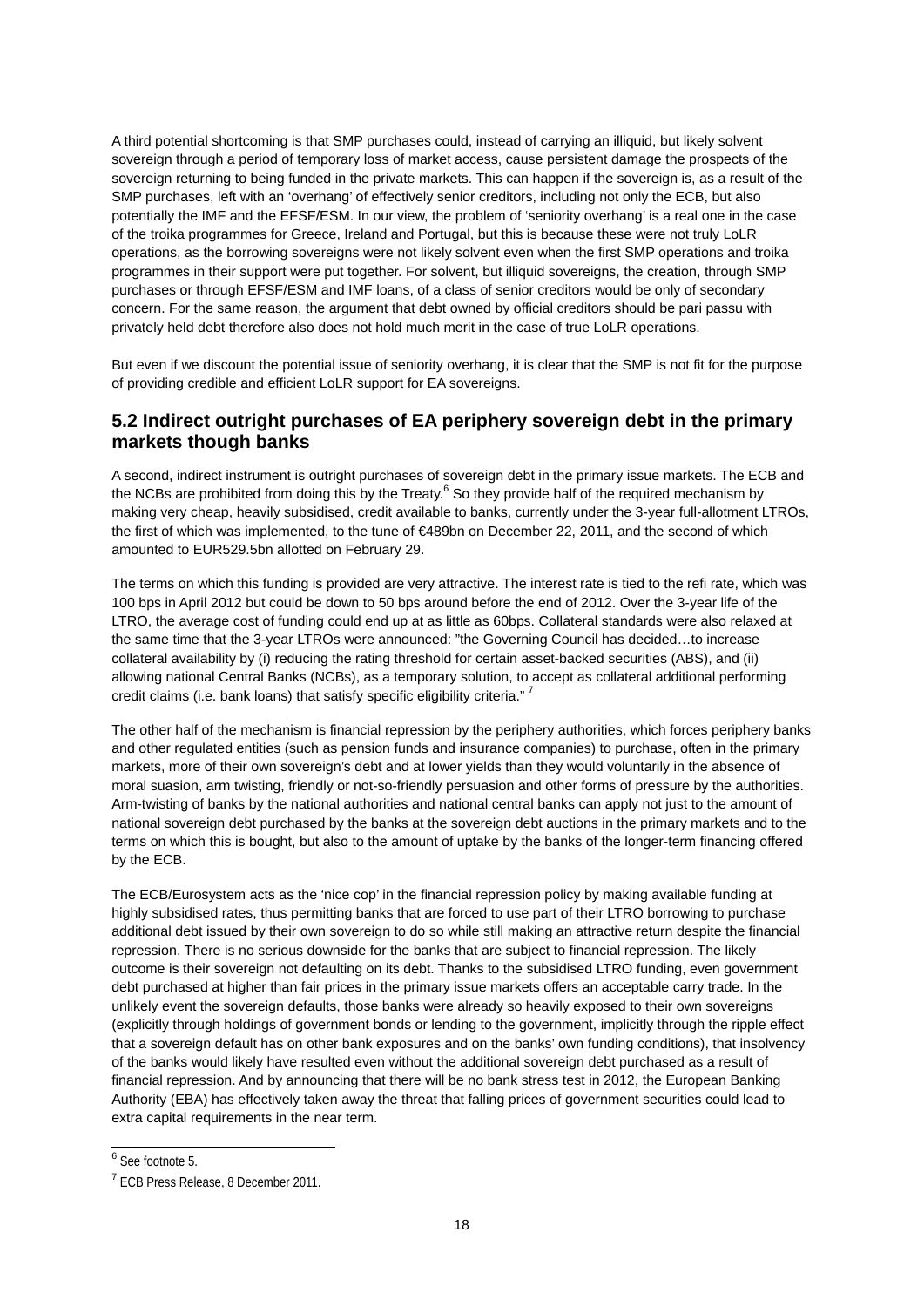**Figure 12. Selected EA Countries – MFI holdings of domestic sovereign debt , as of end-February 2012** 

| Country                                                          |       | Bn EUR % of total stock of<br>outstanding<br>marketable<br>sovereign debt | % of MFI capital<br>and reserves | % MFIs balance<br>sheet size |
|------------------------------------------------------------------|-------|---------------------------------------------------------------------------|----------------------------------|------------------------------|
| Greece                                                           | 42.4  | 15.5                                                                      | 94.5                             | 8.7                          |
| Ireland                                                          | 14.6  | 12.1                                                                      | 11.6                             | 2.4                          |
| Italy                                                            | 295.4 | 17.9                                                                      | 75.3                             | 7.1                          |
| Portugal                                                         | 26.4  | 20.9                                                                      | 61.5                             | 4.5                          |
| Spain                                                            | 238.2 | 30.8                                                                      | 62.7                             | 6.5                          |
| Note: Holdings of domestic credit institutions only for Ireland. |       |                                                                           |                                  |                              |

Sources: National Central Banks and Citi Investment Research and Analysis

This second route has three advantages over the SMP route of providing LoLR support. First, banks can, unlike the ECB, lend to governments and purchase sovereign debt in primary markets, and therefore provide more effective LoLR support than through the ECB's SMP purchases. Second, since it is the banks that purchase the government debt, the problem of effectively senior officially held debt subordinating private creditors would not arise. Third, again, as it would be the banks that would be lending to EA sovereigns or purchasing their debt, not even German law professors may be likely to mount a legal challenge against this version of LoLR support on the basis of Article 123 of the Treaty.<sup>8</sup>

However, in our view the combination of subsidised bank funding and financial repression still has two big shortcomings that make it unattractive as more than a stop-gap LoLR for EA sovereigns. First, just as with SMP purchases, there are no commitment mechanisms binding sovereigns to fiscally responsible actions. Second, the subsidised funding that is provided to EA banks is not explicitly tied to liquidity support for deserving sovereigns. Indeed only a relatively small share of the LTROs has gone to purchases of Spanish and Italian sovereign debt. By suppressing borrowing costs and otherwise loosening borrowing terms and conditions, such actions risk keeping alive fundamentally insolvent *banks* and to encourage imprudent lending by all banks, creating mediumterm risks for financial stability and likely making it harder to restore conditions for sustainable growth.

### **5.3 Indirect lending to EA periphery sovereigns through the IMF**

The third instrument – not yet used – for the ECB to act as a LoLR is another indirect one, and is also aimed at getting around the Treaty's prohibition of direct funding by the ECB and the NCBs of the sovereigns. But importantly this third route would also likely improve on the second route in terms of its implications for mediumterm financial stability and sovereign incentives for engaging in responsible fiscal budgeting.

This third approach has the NCBs lending to the IMF which then lends, on favourable terms reflecting its preferred creditor status, to EA sovereigns, once these sovereigns are subject to IMF/Troika programmes, including an IMF Standby-By Programme or a substantively similar arrangement of subsidised loans in exchange for fiscal, financial and structural reform conditionality. Just like banks, the IMF *can* lend to EA sovereigns (indeed, like the EFSF and the ESM, the IMF can *only* fund sovereigns). And as long as the NCB lending to the IMF does not occur explicitly to support EA sovereigns, e.g. by creating a separate account for euro area support at the IMF, this route also appears to be consistent with the Treaty, though we regard it as likely to be challenged in either the European Court of Justice or in one of the national constitutional courts.

Financial and structural reform conditionality are likely to be key for an effective LoLR regime based on NCB lending to the IMF and, through the IMF to the fiscally weak sovereigns. Fiscal and structural reform conditionality and a debt sustainability analysis are also standard ingredients for IMF programs. This set-up therefore offers a much improved channel for LoLR support, compared to the first two options. Two concerns remain. First, the political obstacles to using the IMF to provide significantly enhanced support to the euro area will likely remain, potentially impeding the IMF's ability to act fast and on the necessary scale. It is also not clear to what extent the programme conditionality will be effective in providing incentives for sovereigns to be fiscally responsible, and whether the debt sustainability analysis is sufficiently discriminating to ensure that only illiquid sovereigns are offered LoLR support and that insolvent sovereigns are required to restructure their debt so as to ensure future

<sup>–&</sup>lt;br><sup>8</sup> However, even this route is not completely free of legal risk. German law professor Bernd Schuenemann has recently sued the Executive Board of the Bundesbank for incurring great risks on behalf of the German taxpayer, while lacking the legitimacy to do so. This lawsuit does not directly refer to LoLR support for EA sovereigns channeled through banks, but is concerned with the total size of the exposure, of which LoLR actions to sovereigns and banks of course account for a substantial part.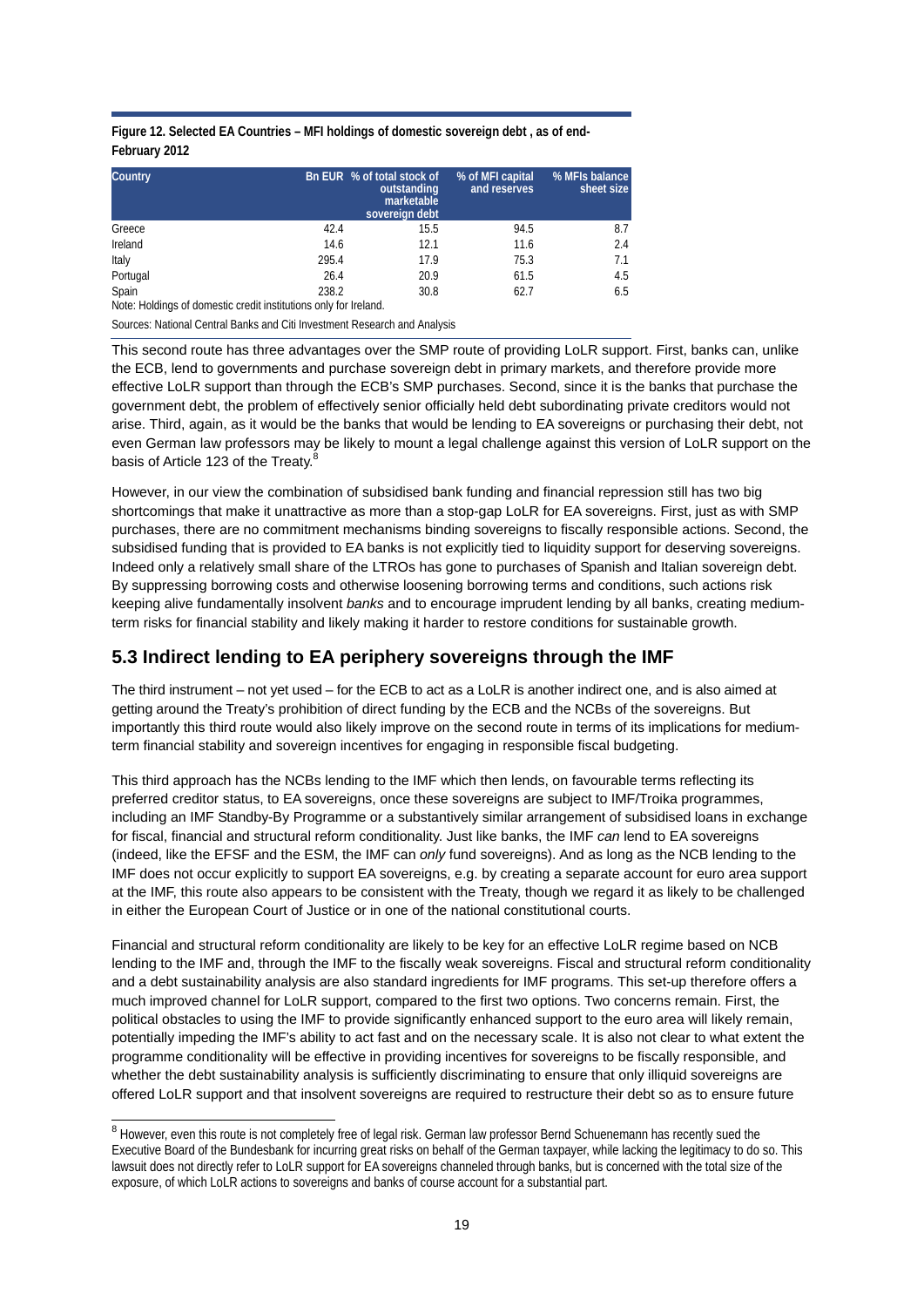sustainability as a precondition for access to programme funding. The example of Greece, where the troika provided funding to the sovereign despite the manifest insolvency of the sovereign does not inspire confidence. Neither do the troika programmes for Ireland and Portugal, where funding was provided to the two sovereigns despite a high likelihood that both were insolvent. We hope and expect that, when Portugal and Ireland apply for a second troika programme (or for an extension of their current programmes), the issue of sovereign debt restructuring as a pre-condition for future funding of the sovereign by the troika will be revisited.

### **5.4. Giving the ESM a banking license**

A fourth instrument is also indirect and has also not yet been used: It is to make the ESM an eligible counterparty of the Eurosystem so that it can access the Eurosystem's liquidity facilities using its claims on EA sovereigns as collateral. The ESM would then on-lend the funds, on favourable terms reflecting the ESM's preferred creditor status, to EA sovereigns. The ESM's funding would always be accompanied by a 'programme', but since the ESM also has the option of offering precautionary access to funding, fiscal and structural reform conditionality imposed as part of the programme can range from non-existent to substantial. Many of the characteristics of this LoLR set-up are similar to the third one. This includes the possibility to engage in primary market interventions and the option to impose fiscal and structural reform conditionality and to make debt sustainability a condition for obtaining funding by the ESM. But it still is subject to the risk that this regime will be ineffective in providing the right fiscal incentives. On the plus side, because the ESM is a European institution – and would, in this configuration, be endowed with a European funding back-stop through its access to the Eurosystem's collateralized lending facilities – this route also helps to create the impression that at long last the euro area is capable of coming up with a sustainable and durable institutional LoLR set-up of its own, rather than engaging in the rather unseemly process of having a rich region ask, through the IMF, for financial support from much poorer emerging markets..

However, there are still political and potential legal hurdles to taking this route. This is first that, because of the need to respect Article 123 of the Treaty, courts have to confirm that they see the ESM as a credit institution rather than a state agency; if this is not possible, Article 123 will have to be amended or scrapped, and Treaty revisions take time even if they are not controversial. Materially altering Article 123 would be highly controversial. A second challenge concerns whether the size and/or the duration of the ESM's potential LoLR exposure violates constitutional requirements for budgetary sovereignty of national parliaments, including but not limited to the German parliament.

### **6. Remaining issues**

#### **6.1. How to sharpen incentives for fiscal discipline**

As noted above, true LoLR support is granted to illiquid, but solvent institutions only, against good collateral (or collateral that would be good in normal times) but in principle without further conditions attached to accessing the support. But since the distinction between illiquidity and insolvency for sovereigns is particularly tricky and since ex-post enforcement actions aimed at sovereigns are particularly difficult (a problem aggravated by the inability of most sovereigns to offer adequate collateral for any financial support they receive), additional safeguards to ensure that the presence of a LoLR does not weaken incentives for fiscal discipline seem merited. Among these could be statutory fiscal rules, such as those that are part of the amended Stability and Growth Pact (SGP), and the Fiscal Compact. Regular debt sustainability analyses should be carried out and a positive verdict should be a precondition for obtaining LoLR support. These are mostly meant to reduce the likelihood that EA sovereigns would run into solvency problems. Fiscal and structural reform programme conditionality are also likely to be required for LoLR access. But all of these together are unlikely to be sufficient.

For the regime to be effective in the long term, sovereigns would likely have to be allowed to fail. Sovereigns must be allowed to fail (i.e. to restructure their debt by imposing losses on creditors), and not only the small and not systemically important sovereigns, and not only after months or years of procrastination and bickering. For that, it is possible that a sovereign debt restructuring mechanism (SDRM) may be necessary. The ESM contains the outline of such an SDRM, but only the contractual or market-based component of the SDRM is spelled out clearly, through the requirement that all sovereign debt in the EA issued from January 1, 2013, have collective action clauses (CACs) that permit a qualified majority of the debt holders to accept a debt restructuring offer from the sovereign. The elimination of the unanimity requirement for approving a sovereign debt restructuring proposal reduces the problem of hold-outs and vulture funds delaying restructuring. We believe that a statutory dimension too will have to be given to any effective euro area SDRM.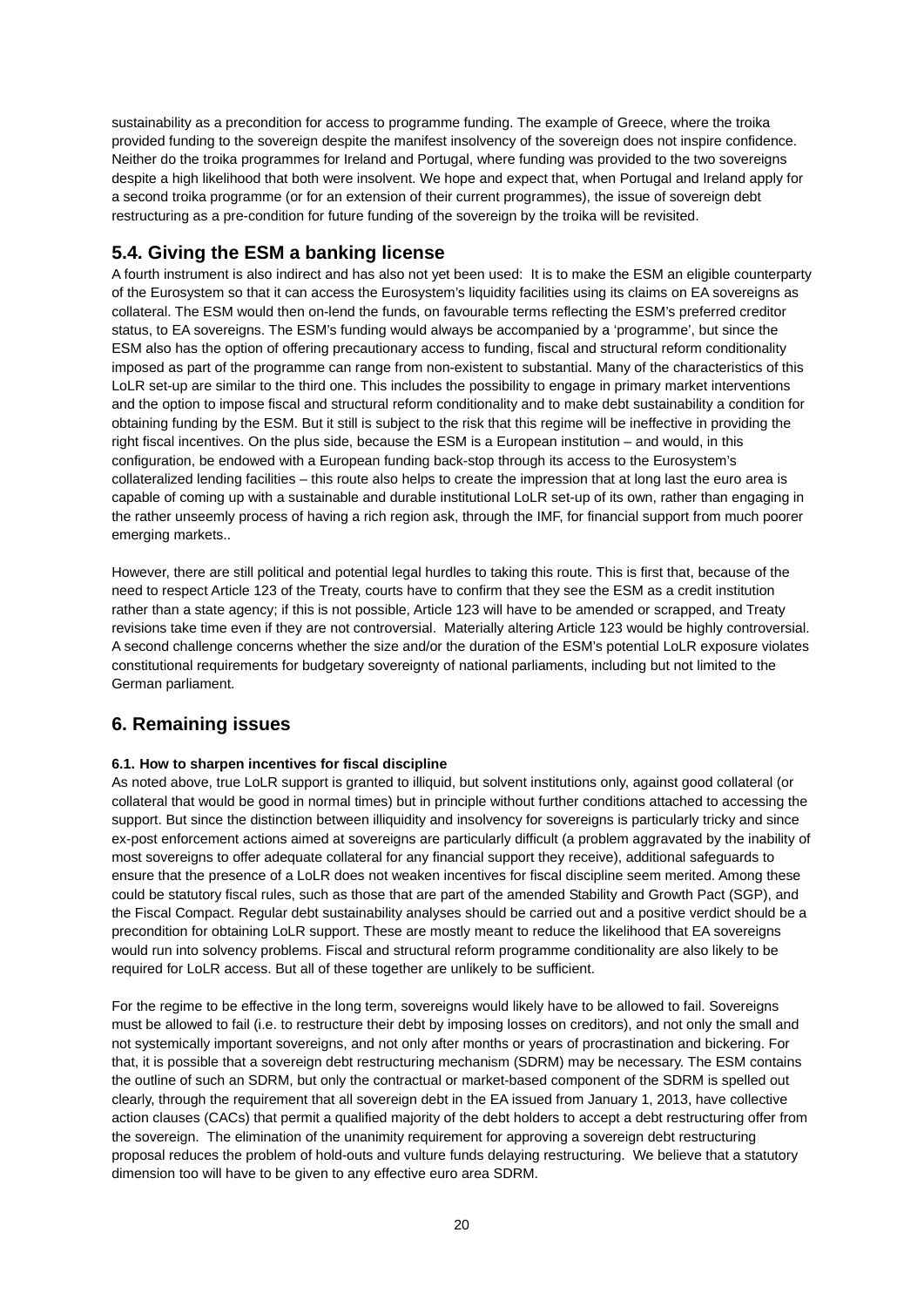A key lesson of the ongoing euro area crisis is that it is essential to de-couple national sovereigns from the banks in their jurisdictions. We have witnessed an insolvent sovereign dragging its national banking sector (which apart from its exposure to the sovereign was most likely solvent) into insolvency (Greece). We may well witness an insolvent banking sector deemed too big too fail turn out to be too big to save and dragging its sovereign into insolvency (Ireland). Our conclusion is that, in order to survive, the euro area does not need an ambitious fiscal union, but rather a euro area banking union with a minimal, and capped fiscal component.

The Banking Union has 5 key dimensions: (1) A euro area-wide regulator and supervisor for banks and other systemically important financial institutions (sifis), (2) A euro area-wide resolution and bail-in regime for banks and other sifis, (3) A euro area-wide bank recapitalization facility (Eurotarp), (4) A euro area-wide facility for guaranteeing new unsecured term borrowing by banks, (5) A euro area-wide deposit insurance regime and insurance fund. Features (3), (4) and (5) required limited, capped fiscal facilities, say, €400bn for the Eurotarp, €400bn for the unsecured term borrowing guarantee facility (UTBGF) and a temporary €500bn fiscal deposit insurance fund, which would over time be replaced by a banking-industry-funded facility. The unsecured term borrowing guarantee facility is necessary if, as we fear, there will be significant unsecured bank debt restructuring during the years to come in the euro area. It is likely that not only subordinate unsecured debt holders but senior unsecured bank debt holders too will find themselves transformed into bank shareholders as part of the unavoidable deleveraging, restructuring, recapitalization and consolidation of the euro area banking sector.

The three fiscal 'pots' required for euro area banking union could, even under the existing Treaties, be funded with debt issued under joint and several guarantees by the new Eurotarp, Euro UTBGF and Euro deposit insurance fund, as they can be described as 'projects'. A nice symbolic acknowledgement of euro area banking union would be to require all euro area banks and other sifis to incorporate as Societates Europeae, that is, not under national statutes but under European statute.

It would also be desirable to ensure that the ECB/Eurosystem's role in the LoLR processes for sovereigns and for banks be limited to the provision of liquidity support and not of solvency support. The straightforward way to do this would be to require that any assets held by the ECB and the NCBs (acting as part of the Eurosystem) that are not of the highest credit quality (defined as the rating attached to an instrument jointly and severally guaranteed by all the EA member state governments), be jointly and severally guaranteed by the EA member state governments. This would put an end to the non-transparent and unaccountable quasi-fiscal role of the ECB.

This would mean joint and several guarantees by all EA member states of SMP purchases of sovereign or private debt and of lending by the Eurosystem against collateral issued or guaranteed by lowly rated sovereigns. Borrowing by the ESM from the Eurosystem (should the ESM get banking license) would also be jointly and severally guaranteed by the EA member states. Bank borrowing from the Eurosystem secured against risky private financial instruments would likewise have to be jointly and severally guaranteed by the EA member states. This would turn the asset side of the Eurosystem's balance sheet into what is sometimes called a 'Treasuries only' configuration (ignoring foreign exchange reserves to simplify the argument), where 'Treasuries' is shorthand for the highest credit rating available in the euro area, that is, the credit rating attached to a jointly and severally guaranteed instrument. It would not solve the problem of finding some effective commitment mechanism for the national sovereigns, to ensure fiscal sustainability. Indeed, with the ECB and the NCBs benefiting from a joint and several guarantee from the euro area sovereigns, the Eurosystem itself would be incentivized to engage in imprudent lending to national sovereigns and to banks. Clearly, as regards the national sovereigns, the quid pro quo would have to be reduced fiscal and wider economic sovereignty of beneficiary governments, at least for the duration of the financial support programmes. For banks, a more effective euro area regulator/supervisor and a credible euro area-wide special resolution regime for banks, which are not captured (cognitively or otherwise) by bank executives, shareholders and unsecured bank creditors are essential.

#### **6.2. How much credible LOLR support can the ECB provide?**

The ECB/Eurosystem has deep pockets. Of course, if we don't impose an inflation constraint, the domesticcurrency pockets of the ECB/Eurosystem are infinitely deep – they print the stuff (euro currency) and create it electronically by crediting overnight deposit accounts with the Eurosystem for eligible banks. We believe the ECB takes its price stability mandate seriously and will not depart from it. We have therefore, conservatively, estimated its non-inflationary loss absorbing capacity (NILAC), and come up with a central estimate of about €3.4trn (see Buiter and Rahbari (2012b)). This is the sum of two components. The first consists of about €80bn of conventional capital and reserves and about €394bn of loss absorbing capacity in the Eurosystem's revaluation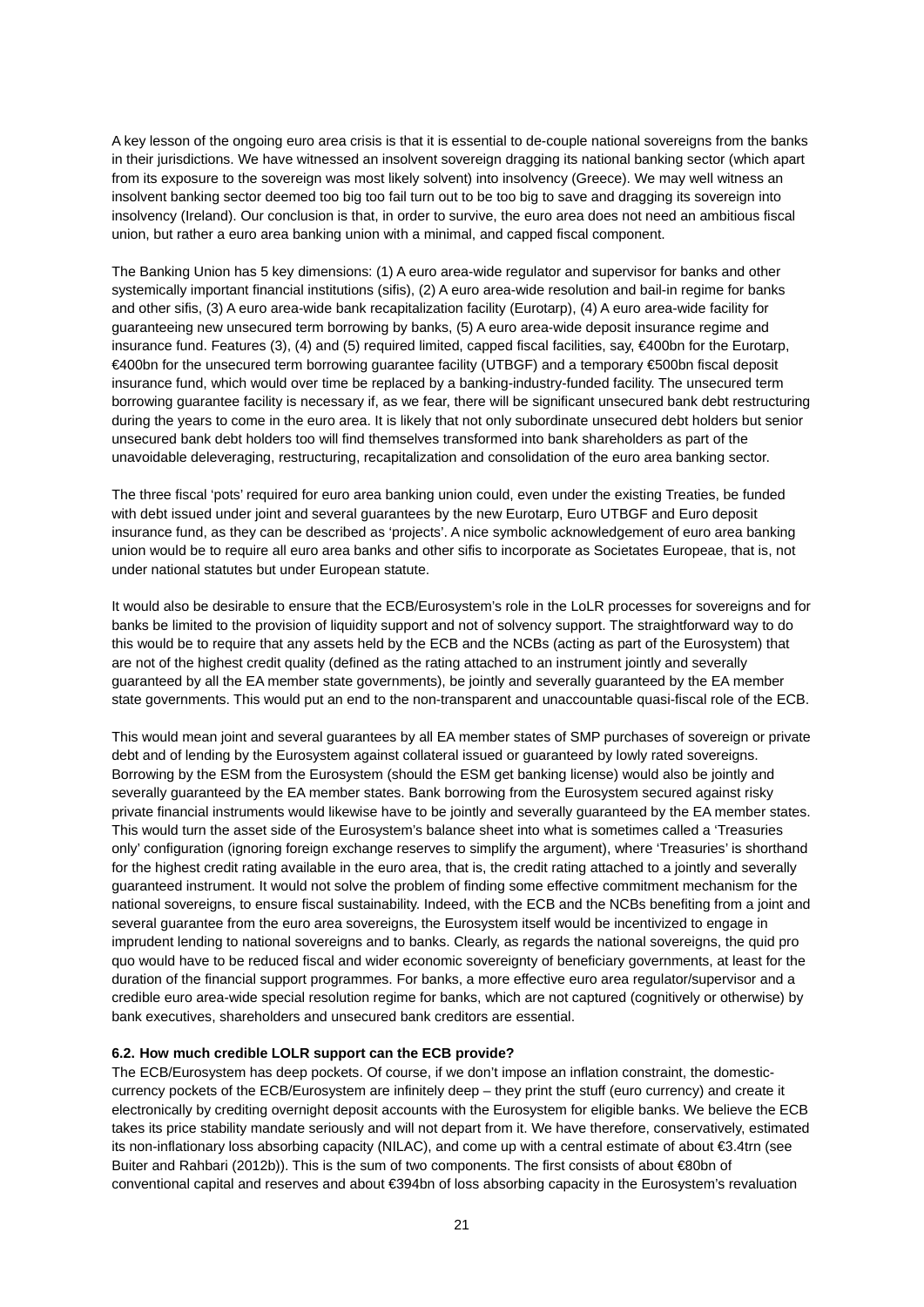accounts (realisable capital gains on gold reserves and other assets). This corresponds to  $W^{cb}$  in terms of the notation of Section 3. The second, larger component is about €2.9trn for the net present discounted value of future non-inflationary seigniorage (narrowly defined as interest saved as a result of zero-interest currency issuance, that is,  $V(\omega^2)$  in the notation of Section 3), assuming a 2% inflation rate, a 1% growth rate for real GDP and a nominal discount rate of 4%. This means that the ECB/Eurosystem has the non-inflationary resources to provide the 'Big Bazooka' firewall/ring fence to safeguard the euro area banks, the euro area sovereigns and indeed the euro area as a whole.

#### **6.3. Will the European Treaties need to be changed?**

In our view, substantial Treaty change is likely to be unavoidable if the euro area is to come up with a robust LoLR set-up. For this purpose, we propose the following changes:

1. Get rid of Article 123 (politically very difficult, but necessary for a rational solution). This would permit the ECB, at its discretion, to act as lender of last resort to euro area sovereigns through sovereign debt purchases in primary and secondary markets, by lending to the sovereigns directly (with or without collateral) and by engaging in collateralized lending to the banking license-enhanced ESM

2. Restrict the ability of the ECB/Eurosystem to purchase sovereign debt in primary and secondary markets, to purchases that benefit from a full joint and several guarantee from all EA governments

3. Restrict the ability of the ECB/Eurosystem to lend to sovereigns directly, to loans either secured against against 'good' collateral or benefiting from a full joint and several guarantee.

4. Stipulate that outright purchases of sovereign debt by the ECB/Eurosystem or loans to sovereigns (financial operations under (2) and (3)) can occur only at the discretion of the ECB. The ECB cannot be instructed or forced to engage in such operations.

5. Any countries benefiting from (2) or (3) should be subject to tough conditionality under ESM or troika programmes that involve a material surrender of national fiscal and wider economic policy sovereignty for the duration of the programme.

Alternatively, the ESM with banking license could do (2) and (3), but would have to be fully joint and severally guaranteed to avoid quasi-fiscal credit risk exposure for the ECB/Eurosystem. In this case (4) and (5) would continue to apply.

#### **7. Conclusion**

The search for a suitable policy regime and institutional arrangement to provide lender of last resort support for sovereigns of the euro area continues. Routes that are limited to secondary market interventions (like the SMP operations of the ECB) are a non-starter beyond the immediate present, where legal and/or political impediments prevent the national and supranational decision makers from coming up in a timely manner with a more efficient regime to ensure that fundamentally unwarranted sovereign default is avoided. Relying on subsidized funding for banks (provided by the ECB through the LTROs) and on financial repression (provided by the national authorities in those periphery countries like Italy and Spain, where the sovereign still funds itself in the markets but at increasingly painful and ultimately unsustainable yields) is also inherently undesirable as this route blunts incentives for both banks and sovereigns to exercise financial prudence. We expect that ECB/Eurosystem lending to periphery sovereigns under troika programmes will fill part of the sovereign funding gap for the larger periphery countries like Spain and Italy during the years to come. And we consider it possible (and desirable) that the ESM will be given a banking license in due course.

But the creation of a technically efficient LoLR for sovereigns (capable of mobilizing large amounts of resources at short notice) should not come at the expense of two other equally important objectives. The first is to take the ECB/Eurosystem out of the quasi-fiscal game. It is simply unacceptable in a democracy that unelected technocrats are put in a position where they have to rule on the allocation and distribution of multiple trillions of euros without any legitimizing accountability. Our proposal in Section 6.3 addresses that issue.

The second is to create the right incentives for banks and sovereigns to behave prudently, to avoid a repeat of the fiscal bacchanalia and irresponsible bank lending, investing and funding of the decade before 2008. In a number of countries, financial instability reached critical levels because of the behaviour of households and nonfinancial corporations (always of course deeply entangled with the banking sector). This requires strengthening both the preventive arm of the euro area fiscal and wider macroeconomic and financial stability regime, and the remedial or corrective arm. The constantly evolving complex network of institutions and procedures through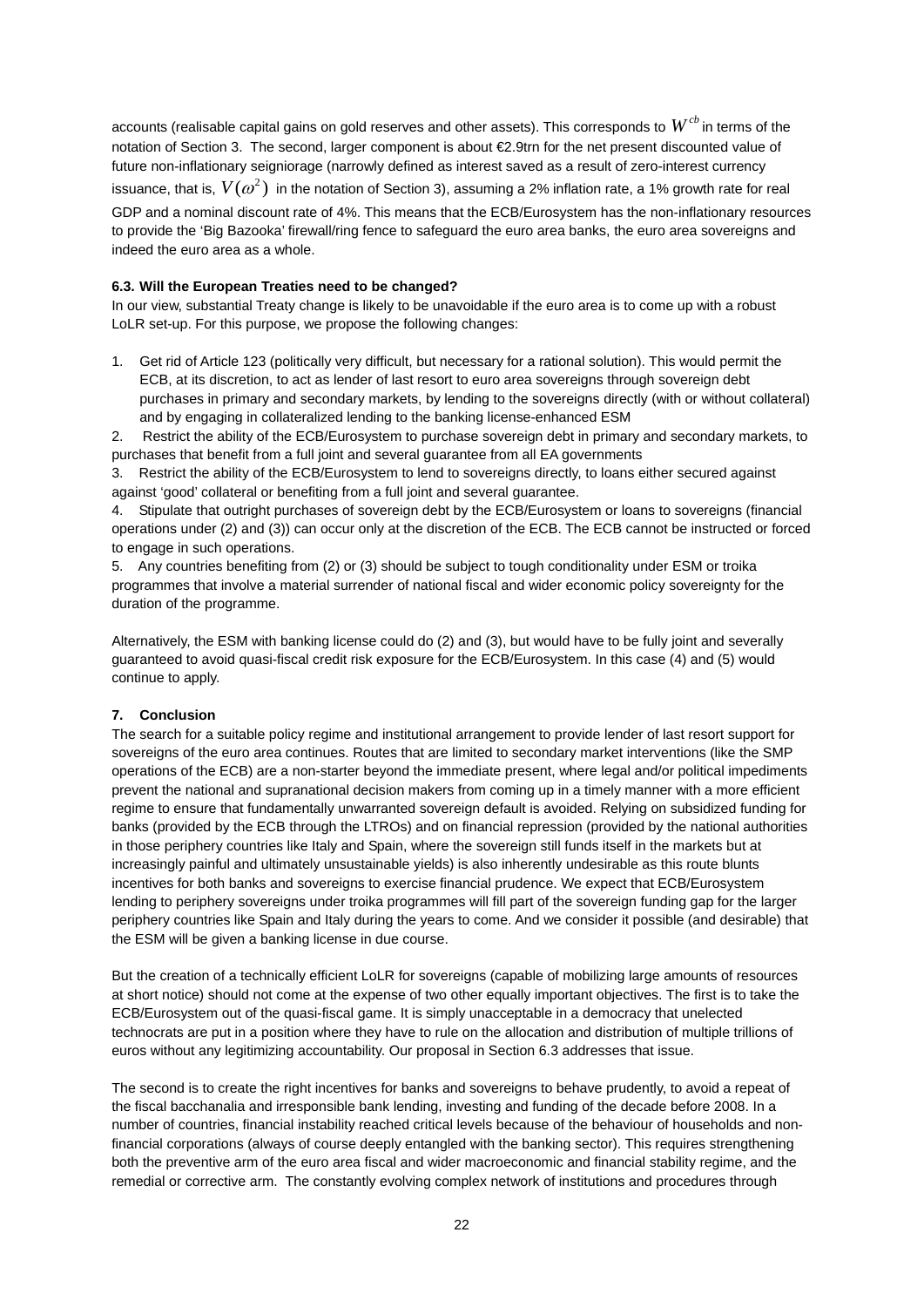which prevention and cure are supposed to be administered remains incomprehensible and probably ineffective despite (or perhaps because of) the creation of a new alphabet soup of Treaties, arrangements, procedures and pacts: the reinforced Stability and Growth Pact (SGP), the Excessive Deficit Procedure (EDP), the Excessive Imbalance Procedure (EIP), the Macroeconomic Imbalance Procedure (MIP) and the associated Alert Mechanism Report (AMR), the country-specific medium term budgetary objectives (MTO), the European semester for coordination of economic and fiscal policy planning, the Euro+ Pact, the Fiscal Compact (aka Treaty on Stability, Coordination and Governance), the European Stability Mechanism (ESM) Treaty, the European Financial Stability Facility( EFSF), the European Financial Stabilisation Mechanism (EFSM), the six-pack and the two-pack. These function alongside the European System Risk Board (ESRB), the European Banking Authority (EBA), the European Securities and Markets Authority (ESMA), the European Insurance and Occupational Pensions Authority (EIOPA), the national financial sector supervisors and regulators, the Directorate-General Economic and Financial Affairs and the Directorate-General Internal Market.

With instruments and institutions in such chaos and disarray, it is actually surprising that things are not worse than they are, given the Rube Goldberg Machine that the national political and European leaderships have concocted to pursue fiscal and financial stability. It is therefore not surprising that most of the heavy lifting to prevent disorderly sovereign defaults, disorderly collapses of systemically important financial institutions and the disintegration of the euro area has been done by the European Central Bank, lender of last resort of sovereigns and banks, and the protagonist of quasi-fiscal union in the euro area.

#### **References**

Bagehot, W. (1873), *Lombard Street: a description of the money market,* 

Buiter, W.H. (2007), "Seigniorage," Economics, the Open-Access, Open-Assessment E-Journal, 2007-10

Buiter, W.H. (2010), "Games of 'Chicken' Between Monetary and Fiscal Authority: Who Will Control the Deep Pockets of the Central Bank?", Citi Global Economics View, 21 July 2010

Buiter, W.H. and E. Rahbari (2012a), "Why Does The ECB Not Put Its Mouth Where Its Money Is? The ECB As Lender Of Last Resort For Euro Area Sovereigns And Banks", Citi Global Economics View, 27 February 2012

Buiter, W.H. and E. Rahbari (2012b), "Looking into the deep pockets of the ECB", Citi Global Economics View, 27 February 2012

De Grauwe, P. (2011a), "The Governance of a Fragile Eurozone", CEPS Working Documents, 04 May 2011

De Grauwe, P. (2011b), "Why the ECB refuses to be a Lender of Last Resort", *VoxEU*, 28 November 2011, http://www.voxeu.org/index.php?q=node/7352

Eichengreen, B., R. Hausmann and U. Panizza (2005), "The Pain of Original Sin", in B. Eichengreen and R. Hausmann, *Other people's money: Debt denomination and financial instability in emerging market economies*, Chicago University Press.

Friedman, M. and A. Schwartz (1961), *A Monetary History of the United States 1967-1960*, Princeton University Press.

Goodhart, C. and G. Illing (eds.) (2002), *Financial Crises, Contagion, and the lender of last resort, a Reader,*  Oxford University Press.

Gros, D. and T. Mayer (2010), "Towards a European Monetary Fund", CEPS Policy Brief.

Kopf, C. (2011), "Restoring financial stability in the Eurozone", CEPS Policy Briefs

Wyplosz, Charles (2011), "An Open Letter to Dr Jens Weidmann"**,** *VoxEU*, 18 November 2011,